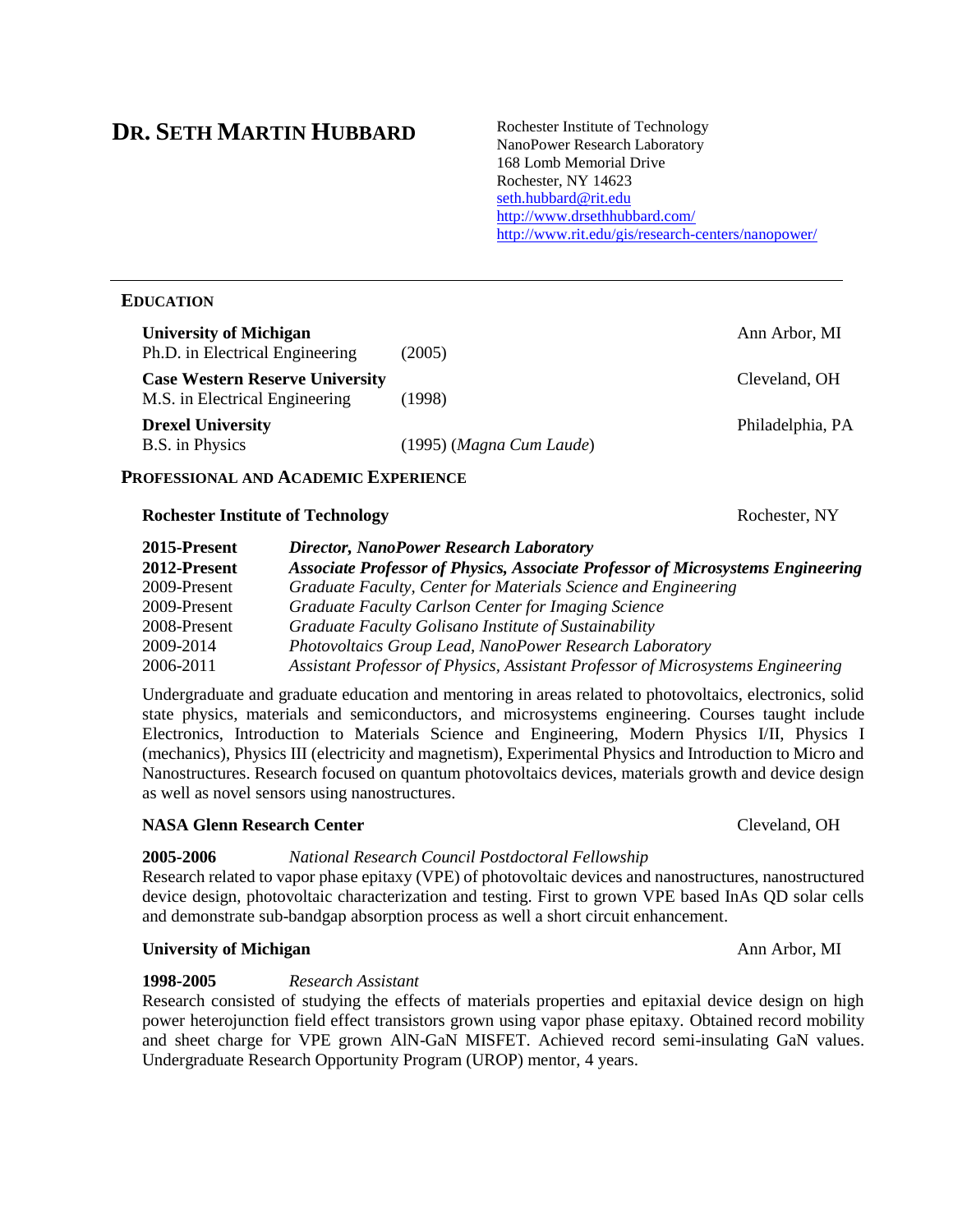### **Case Western Reserve University**

**1996-1998** *Research Assistant*

Conduct research at NASA Glenn Research Center on materials for high temperature photovoltaics such as SiC and GaN. Developed a novel EBIC technique for wafer mapping of diffusion length in SiC epitaxial layers.

**1996-1998** *Teaching Assistant* Electronic Circuits, Logic Design and Computer Organization

# *RESEARCH SUMMARY: 39 Funded projects totaling \$8,007,890 as Principle Investigator; 18 funded projects at \$6,292,374 as Co-PI. I Currently have 3, \$470,667 proposals pending.*

# **FUNDED RESEARCH AS PRINCIPLE INVESTIGATOR**

| # PENDING                                                                                          | 11/1/16-10/31/17 |
|----------------------------------------------------------------------------------------------------|------------------|
| DOD Dept of the Air Force/ Dynamic Radiation                                                       | \$114,669        |
| Development & Commercialization of a High Fidelity Proton Defect Simulation for Large Format Focal |                  |
| <b>Plane Arrays</b>                                                                                |                  |
|                                                                                                    |                  |

This study is to characterize proton-induced defects in InGaAs diodes required for modeling them as "traps" in TCAD device simulations. The parameters to be determined, as a function of incoming proton energy and fluence, are the dominant defect/trap activation energies (energy levels in the bandgap), electron and hole capture cross sections of particular defects/traps and introduction rates of particular defects/traps.

### # PENDING 10/1/16-9/30/17

DOD Dept of the Air Force: SVAT/ ATA \$80,000

**Radiative Coupling Techniques to Enhance End-of-Life Efficiency of Multijunction solar cells** 

RIT will partner with AFRL to incorporate defect tolerant radiative recombination centers into an InGaP solar cell. In this initial proof-of-concept project we will focus on the more mature QW technology, studying both stained and strained balanced QW structures composed of alloys of InGaP with bandgaps lower than 1.85 eV. Design considerations for the QW include alloy composition, QW thickness, QW location within the top cell, best emission wavelength for efficient coupling to GaAs sub-cells and overall impact on electrical performance of the QW enhanced top cell.

|  | NNX15CC20C |  |  |
|--|------------|--|--|
|  |            |  |  |

NASA- SBIR/ MicroLink  $$244.675$ 

### **High Efficiency, Radiation Hard and Light Weight IMM Solar Cells**

This project will incorporate quantum dots (QDs) in the GaAs and InGaAs subcells of an InGaP/GaAs/InGaAs triple-junction solar cell to increase the radiation tolerance and thereby improve the end-of-life performance of the solar cell by >5%. The quantum dot solar cell will be grown in an inverted metamorphic (IMM) format on GaAs and will be compatible with MicroLink's epitaxial lift-off (ELO) process.

### 1115000233

US Government/ Oak Ridge National Labs 9/1/15-8/31/17 ORNL \$34,000 (+1 postdoc salary) **Novel Materials and Device Architectures for Space Photovoltaics**

The work proposed in this fellowship will evaluate two paths to reach efficiencies closer to the detail balance limit. The first path is development of solar cells using an interfacial misfit growth that allows the growth of highly mismatched materials with low defect densities. A second research path pursued is the development of an intermediate band solar cell (IBSC) using quantum dots within an InAIAsSb lattice.

| Aluminum Epilayers for controlled growth and processing of low-cost III-V solar cells |                |
|---------------------------------------------------------------------------------------|----------------|
| DOE EERE/South Dakota School of Mines                                                 | \$76.618       |
| DE-EE0007363                                                                          | 7/1/16-6/30/17 |

7/27/15-5/26/17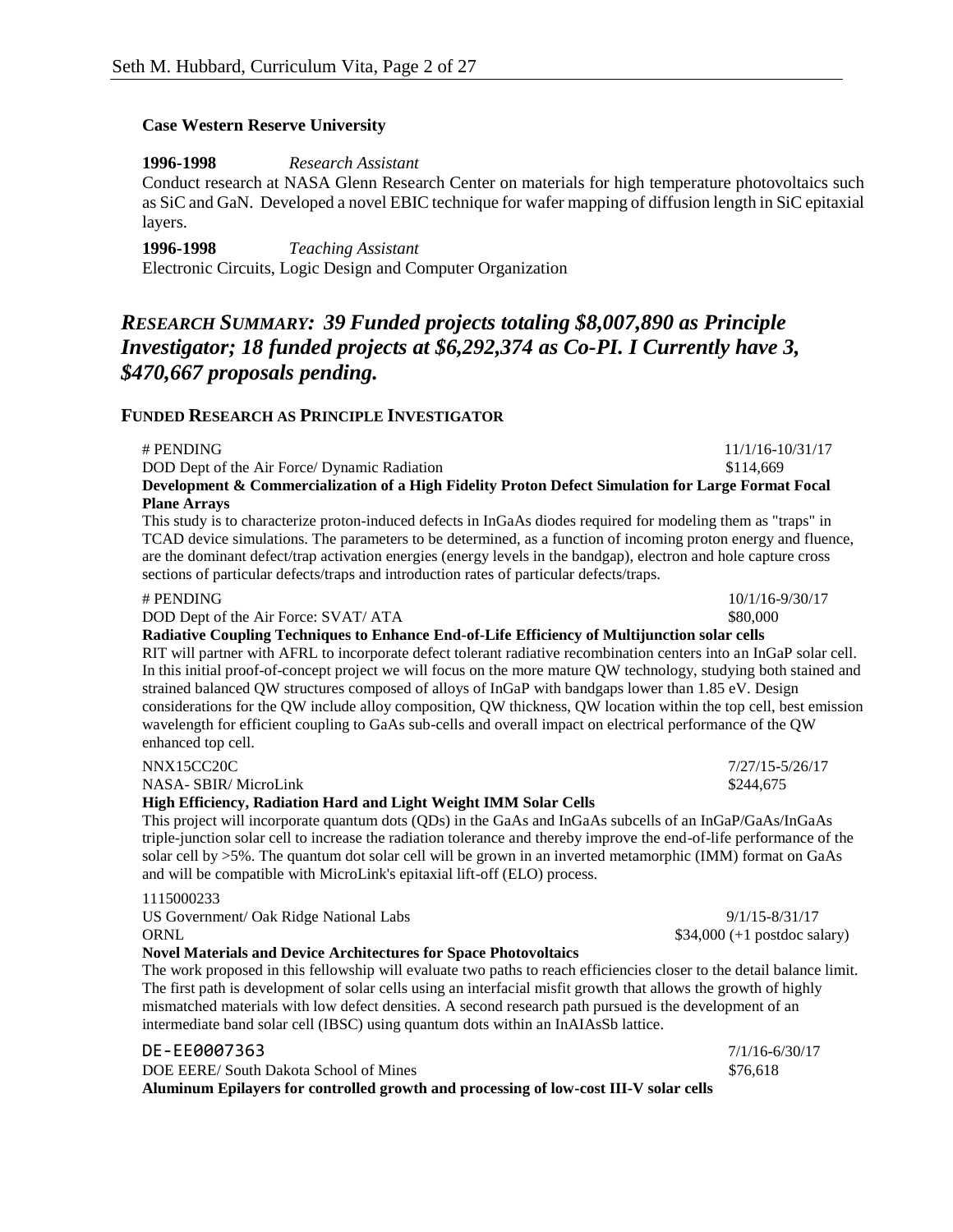This project aims to demonstrate uses of the earth-abundant and widely available metal Al for 111-V solar cells. Al metal is lattice matched to GalnAs, which can offer maximum S-Q efficiency and is readily partnered with GalnP passivating alloys. The immediate goal is to demonstrate heteroepitaxy of GalnAs on GaAs using Al buffer layers.

| D15PC00222                                                                                                                                                                                                                                                                                                                                                                                                                                                                                                                                                                                                                                                                                                                                                                                                                                                                                          | $7/15/16 - 6/30/16$     |
|-----------------------------------------------------------------------------------------------------------------------------------------------------------------------------------------------------------------------------------------------------------------------------------------------------------------------------------------------------------------------------------------------------------------------------------------------------------------------------------------------------------------------------------------------------------------------------------------------------------------------------------------------------------------------------------------------------------------------------------------------------------------------------------------------------------------------------------------------------------------------------------------------------|-------------------------|
| DARPA/ Magnolia Optical Technologies                                                                                                                                                                                                                                                                                                                                                                                                                                                                                                                                                                                                                                                                                                                                                                                                                                                                | \$91,056                |
| <b>Inhibited Radiative Dark Current GaAs-Based Solar Cells</b>                                                                                                                                                                                                                                                                                                                                                                                                                                                                                                                                                                                                                                                                                                                                                                                                                                      |                         |
| RIT will collaborate with Magnolia in the design, growth, fabrication, and testing of 3 sets of single-junction GaAs-<br>based solar cells. Each experimental set will consist of approximately 3-5 structures. These structures will include<br>multi-step InGaAs-based quantum wells of varying design. Wide band gap heterojunction may also be included for<br>improved low dark current operation.                                                                                                                                                                                                                                                                                                                                                                                                                                                                                             |                         |
| FA9453-15-C-0404                                                                                                                                                                                                                                                                                                                                                                                                                                                                                                                                                                                                                                                                                                                                                                                                                                                                                    | $6/1/2015 - 7/31/2018$  |
| <b>AFRL/MicroLink</b>                                                                                                                                                                                                                                                                                                                                                                                                                                                                                                                                                                                                                                                                                                                                                                                                                                                                               | \$433,340               |
| Quantum and Nano-Structure Enhanced Epitaxial Lift-Off (ELO) Solar Cells                                                                                                                                                                                                                                                                                                                                                                                                                                                                                                                                                                                                                                                                                                                                                                                                                            |                         |
| This proposes to meet high-efficiency, lightweight and radiation-hard criteria with an innovative, high-efficiency<br>QD enhanced IB solar cells based on ELO technology. The proposed structure will achieve a much higher end-of-<br>life power conversion efficiency, in conjunction with a greatly increased power density, than current state-of-the-art<br>photovoltaic technologies. MicroLink's proprietary epitaxial lift-off (ELO) process will be used to remove the<br>substrate to produce ultra-lightweight, flexible, robust solar cells. Substrate reuse will render this GaAs-based<br>approach cost-effective. With these weight and performance metrics, a specific power $>1000$ W/kg will be<br>achievable at the solar array level. This technology is also predicted to show higher radiation resistance than<br>complicated and expensive inverted metaporphic solar cells. |                         |
| NNX15AP53H                                                                                                                                                                                                                                                                                                                                                                                                                                                                                                                                                                                                                                                                                                                                                                                                                                                                                          | $8/1/2015 - 7/31/2017$  |
| <b>NASA</b>                                                                                                                                                                                                                                                                                                                                                                                                                                                                                                                                                                                                                                                                                                                                                                                                                                                                                         | \$147,000               |
| NSTRF: Development of InAlAs Top Cell for High Specific Power Multijunction Photovoltaics<br>This is a fellowship for a graduate student (NSTRF). Funding is for 1 year, renewable up to 5 years. Project is for<br>development of InAlAs to improve upon current space photovoltaics (PV). Ultimately, this technology would<br>increase capability and durability for missions and would also correspond to technology gains for terrestrial<br>concentrator photovoltaic systems.                                                                                                                                                                                                                                                                                                                                                                                                                |                         |
| W911QX09D0016                                                                                                                                                                                                                                                                                                                                                                                                                                                                                                                                                                                                                                                                                                                                                                                                                                                                                       | $8/3/2015 - 7/31/2016$  |
| EcoPulse/DoD Army                                                                                                                                                                                                                                                                                                                                                                                                                                                                                                                                                                                                                                                                                                                                                                                                                                                                                   | \$28,504                |
| <b>Tritium-Based Solid State Power Supplies</b><br>This initiative consists of the development of solid state photodiodes optimized for low-light levels to serve as the<br>converter in an indirect conversion radioisotope battery.                                                                                                                                                                                                                                                                                                                                                                                                                                                                                                                                                                                                                                                               |                         |
| EECS-1509468                                                                                                                                                                                                                                                                                                                                                                                                                                                                                                                                                                                                                                                                                                                                                                                                                                                                                        | $6/1/2015 - 5/31/2018$  |
| <b>NSF/UCLA</b>                                                                                                                                                                                                                                                                                                                                                                                                                                                                                                                                                                                                                                                                                                                                                                                                                                                                                     | $$221,225 + $8,000$ REU |
| COLLABORATIVE RESEARCH: Highly mismatched GaSb-GaAs thin film multijuction solar cells for                                                                                                                                                                                                                                                                                                                                                                                                                                                                                                                                                                                                                                                                                                                                                                                                          |                         |
| high efficiency.                                                                                                                                                                                                                                                                                                                                                                                                                                                                                                                                                                                                                                                                                                                                                                                                                                                                                    |                         |
| RIT and UCLA will study the interfacial misfit (IMF) growth technique as applied to highly mismatched, multi-<br>junction (MJ) Sb-based solar cell. The broader goal of this program is to enable low defect density and optimal<br>bandgap multi-junction solar cells, with efficiency near 50% under 500 sun AMI.5 illumination                                                                                                                                                                                                                                                                                                                                                                                                                                                                                                                                                                   |                         |
| Contract# Pending                                                                                                                                                                                                                                                                                                                                                                                                                                                                                                                                                                                                                                                                                                                                                                                                                                                                                   | $1/1/2015 - 3/31/2016$  |

DOE/ Stanford/ UCLA \$124,529

# **GaSb-GaAs thin film multijuction solar cells**

With the University of California Los Angeles (UCLA), propose a highly mismatched, multi-junction (MJ) Sbbased solar cell with low defect density and optimal bandgap subcells, with efficiency near 40% under 500 sun AMI.5 illuminations.

DoD/ Dept AF/ Microlink \$269,941

004780-002.1 5/1/2015 - 4/30/2017

### **STTR: Quantum and Nano-Structure Enhanced Epitaxial Life-Off (ELO) Solar Cells**

MicroLink along with the STTR partner RIT propose to achieve a much higher end-of-life power conversion efficiency, in conjunction with a greatly increased power density, than current state-of-the-art photovoltaic technologies. MicroLink's proprietary epitaxial lift-off (ELO) process will be used to remove the substrate to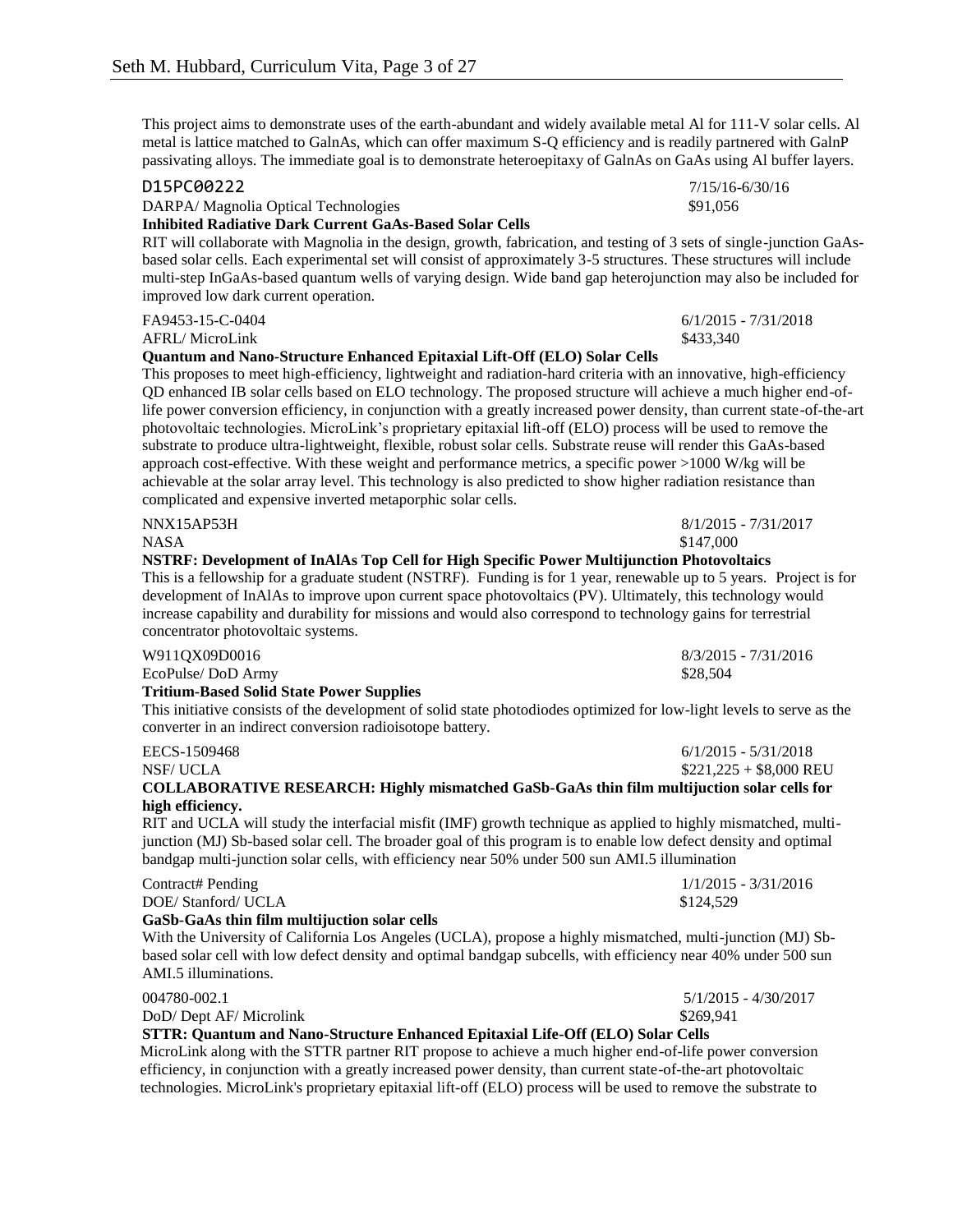produce ultra-lightweight, flexible, robust solar cells. Substrate reuse will render this GaAs-based approach costeffective.

N00173-14-1-G011 10/1/2014 - 9/30/2017 DoD/Navy \$499,576 **Transition Of High-Performance III-V Solar Cells To Low Cost Substrates And Growth Methodologies** The Rochester Institute of Technology (RIT), in partnership with Old Dominion University (ODU) propose to radically reduce the cost of high-efficiency III-V solar cells by developing single-junction (SJ), polycrystalline (PX) GaAs and InP thin film solar cells on low cost metal foils. At the end of this three-year program, we will demonstrate thin-film PX-GaAs solar cells on low-cost substrates with efficiencies near 18%-20% grown by low cost, large area deposition techniques. DE-AR0000335 3/20/13 - 2/29/16 DoE/E-ARPA \$945,861 **High Efficiency, Lattice-Matched Solar Cells Using Epitaxial Lift-Off** MicroLink Devices, Rochester Institute of Technology (RIT) and the US Naval Research Laboratory (NRL) propose to develop a novel, high-efficiency all-lattice-matched solar cell which can achieve much higher power conversion efficiency and thereby enable a far lower levelized cost of energy than is possible with current concentrator photovoltaic (CPV) technologies. This will be accomplished with a triple-junction InAlAsSb/InGaAsP/InGaAs cell lattice-matched to InP. HQ0147-12-C-7164 9/1/2012 - 8/1/2015 MDA/CFD Research Corp \$307,535 **STTR: Radiation Hard Quantum Well Multijunction Solar Cells** Drs. Forbes and Hubbard will support CFDRC by design, epitaxial growth, fabrication and testing of both standard and quantum well enhanced photovoltaic devices. FA9453-11-C-0253 8/1/2013 - 4/14/2016 AFRL/ Univ. of Toledo \$158,498 **Quantum Dot Doping Superlattice (nipi) Photovoltaic Devices** This proposal seeks to address challenges and shed light on the technology and device physics leading to an intermediate band solar cell. One thrust will focus on Sb materials systems with improved bandgap and little valence band offset for the intermediate band solar cell (IBSC) application. The other thrust will focus on the doping superlattice nipi devices, which allow for longer carrier lifetime, improved absorption coefficients and high QD (Quantum Dot) doping levels. MLD#PR0110-1 6/12/2014 - 12/11/2014 NASA/Microlink Devices \$36,661 **SBIR: High Efficiency, Radiation Hard and Light Weight IMM Solar Cells** In the proposed Phase I project, MicroLink and its collaborator, Rochester Institute of Technology (RIT), will incorporate quantum dots (QDs) in the InGaAs subcell of an InGaP/GaAs/InGaAs triple-junction solar cell to increase the radiation tolerance and thereby improve the end-of-life performance of the solar cell by >5%. By incorporating QD's into the InGaAs third cell, we will also extend the absorption range of InGaAs cell to beyond 1250nm, thereby increasing the current produced in the bottom sub cell. N00014-14-1-0646 7/1/2014 - 12/31/2015 DoD/ Navy \$253,369 **Nano-structured Photovoltaics and Optoelectronics** We propose to purchase a toolset to enable research in novel materials systems for both photovoltaics and infrared optoelectronic devices. The toolset will allow RIT the capacity to measure both in-situ and ex-situ the strain,

bandgap and material quality of novel materials grown using our newly acquired metal organic vapor phase epitaxy (MOVPE) tool. The toolset will be devoted to development of III-V nanostructured devices and materials for power generation, energy harvesting and adaptive multimodal sensing.

### FA9453-14-M-0014 10/1/2013 - 7/31/2014

AFRL/Microlink Devices  $$40.844$ 

#### **STTR: Quantum and Nano-Structure Enhanced Epitaxial Life-Off (ELO) Solar Cells**

We propose to develop a high-efficiency, single junction, epitaxial lift-off (ELO) GaAs solar cell by incorporating innovative nano-scale features such as quantum-dots (QD) and optically functional textures within the cell structure. The innovative aspect of the proposed work is the use of quantum dots to extend the photon collection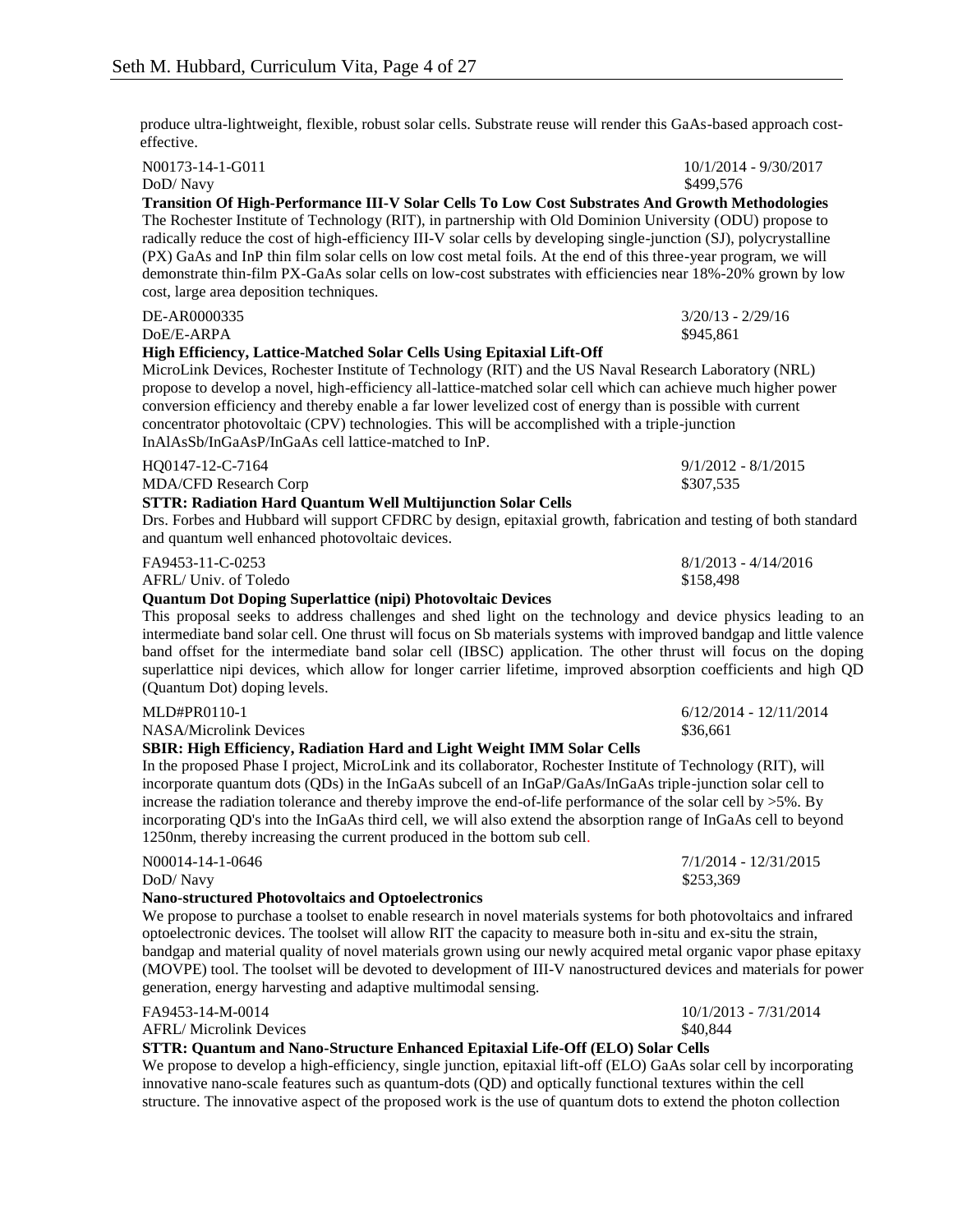wavelength range and to improve the coupling of light into the cell. We will also include band gap engineering solutions to reduce dark current in the cell.

| <b>NY</b> State                                                                                                                                                                                                    | $4/1/2014 - 7/31/2016$  |
|--------------------------------------------------------------------------------------------------------------------------------------------------------------------------------------------------------------------|-------------------------|
| <b>Empire State Development (ESD)</b>                                                                                                                                                                              | \$300,000               |
| CFA: Acquisition of Metal Organic Vapor Phase Epitaxy (MOVPE) Reactor for Nanostructured Materials                                                                                                                 |                         |
| Development<br>Rochester Institute of Technology intends to purchase of a metal organ vapor phase epitaxy (MOVPE) system for                                                                                       |                         |
| growth of novel materials, thin film crystals and nanostructures. This grant supports the installation and start-up of                                                                                             |                         |
| the MOVPE system.                                                                                                                                                                                                  |                         |
| DMR 1337592                                                                                                                                                                                                        | $09/01/13 - 12/31/15$   |
| National Science Foundation                                                                                                                                                                                        | \$706,671               |
| MRI: Acquisition of Metal Organic Vapor Phase Epitaxy (MOVPE) Reactor for Nanostructured Materials<br>RIT will acquire a system for III-V material growth by Metal Organic Vapor Phase Epitaxy (MOVPE). The system |                         |
| will be devoted to growth of III-V nanostructured materials and devices. The requested piece of equipment                                                                                                          |                         |
| (Aixtron 3x2" Close Coupled Showerhead MOVPE) has been proven to provide the variety of materials, thickness,                                                                                                      |                         |
| composition, and doping control necessary for the various nanomaterials and nanostructures of interest to the PI                                                                                                   |                         |
| and co-PIs.                                                                                                                                                                                                        |                         |
| 003453-002.1                                                                                                                                                                                                       | 2/13/2012 - 4/13/2012   |
| <b>USAF/Microlink Devices</b>                                                                                                                                                                                      | \$11,979                |
| <b>High Efficiency Flexible Photovoltaics</b>                                                                                                                                                                      |                         |
| Support Microlink through characterization, measurement and data analysis of Microlink manufactured solar<br>blankets.                                                                                             |                         |
| 003454-002.1                                                                                                                                                                                                       | $1/16/2012 - 1/15/2013$ |
| NRO/Emcore Corp.                                                                                                                                                                                                   | \$251,157               |
| <b>Nanostructured Triple Junction Solar Cells (Phase II)</b>                                                                                                                                                       |                         |
| Continuation of Phase I project with Emcore Photovoltaics.                                                                                                                                                         |                         |
| AN-RIT-0001 Prime: 23641                                                                                                                                                                                           | 11/28/2011 - 12/31/2012 |
| NYSERDA/Antek Inc.                                                                                                                                                                                                 | \$46,831                |
| A Low Cost Manufacturing Process for High Efficiency Silicon Hetero-Junc<br>RIT will work with Antek to help establish the benefits of a low cost approach to silicon hetero-junction solar                        |                         |
| technology using a polymer-inorganic hybrid approach.                                                                                                                                                              |                         |
| 003488-002.1                                                                                                                                                                                                       | 1/1/2012 - 12/31/2012   |
| <b>NASA/Microlink Devices</b>                                                                                                                                                                                      | \$49,997                |
| <b>Advanced Epitaxial Lift-off Quantum Dot Photovoltaic Devices</b>                                                                                                                                                |                         |
| RIT will demonstrate the advantages of combining both a subtrate removal and Quantum Dot (QD) technology.                                                                                                          |                         |
| RIT and Microlink will explore QD advantages using a single junction GaAs epi-liftoff solar cell.                                                                                                                  |                         |
| DE-EE00005325                                                                                                                                                                                                      | 2/1/2012-7/31/2015      |
| <b>DOE/UCLA</b>                                                                                                                                                                                                    | \$300,296               |
| Development of III-Sb Quantum Dot Systems for High Efficiency IBSC<br>The objective of the proposed work is to identify and develop a III-Sb based quantum dot system suitable for                                 |                         |
| intermediate band solar cells (IBSC) via thorough theoretical and experimental analysis supported by sophisticated                                                                                                 |                         |
| band structure modeling.                                                                                                                                                                                           |                         |
| NNX12AM59H                                                                                                                                                                                                         | 8/1/2012-7/31/2015      |
| <b>NASA</b>                                                                                                                                                                                                        | \$200,000               |
| Nanostructured Photovoltaics for Space Power (NASA Space Technology Research Fellowship)<br>Support of PhD student for 3 year period.                                                                              |                         |
| DE-FG36-08G018012                                                                                                                                                                                                  | $02/01/08 - 04/30/12$   |
| <b>DOE Next Generation Photovoltaics</b>                                                                                                                                                                           | \$843,697               |
| High Efficiency Nanostructured III-V Photovoltaics for Solar Concentrators                                                                                                                                         |                         |

The project seeks to provide new photovoltaic cells with very high efficiency, reduced spectral sensitivity and favorable temperature coefficients, for application in concentrator PV systems. The objectives of this project will be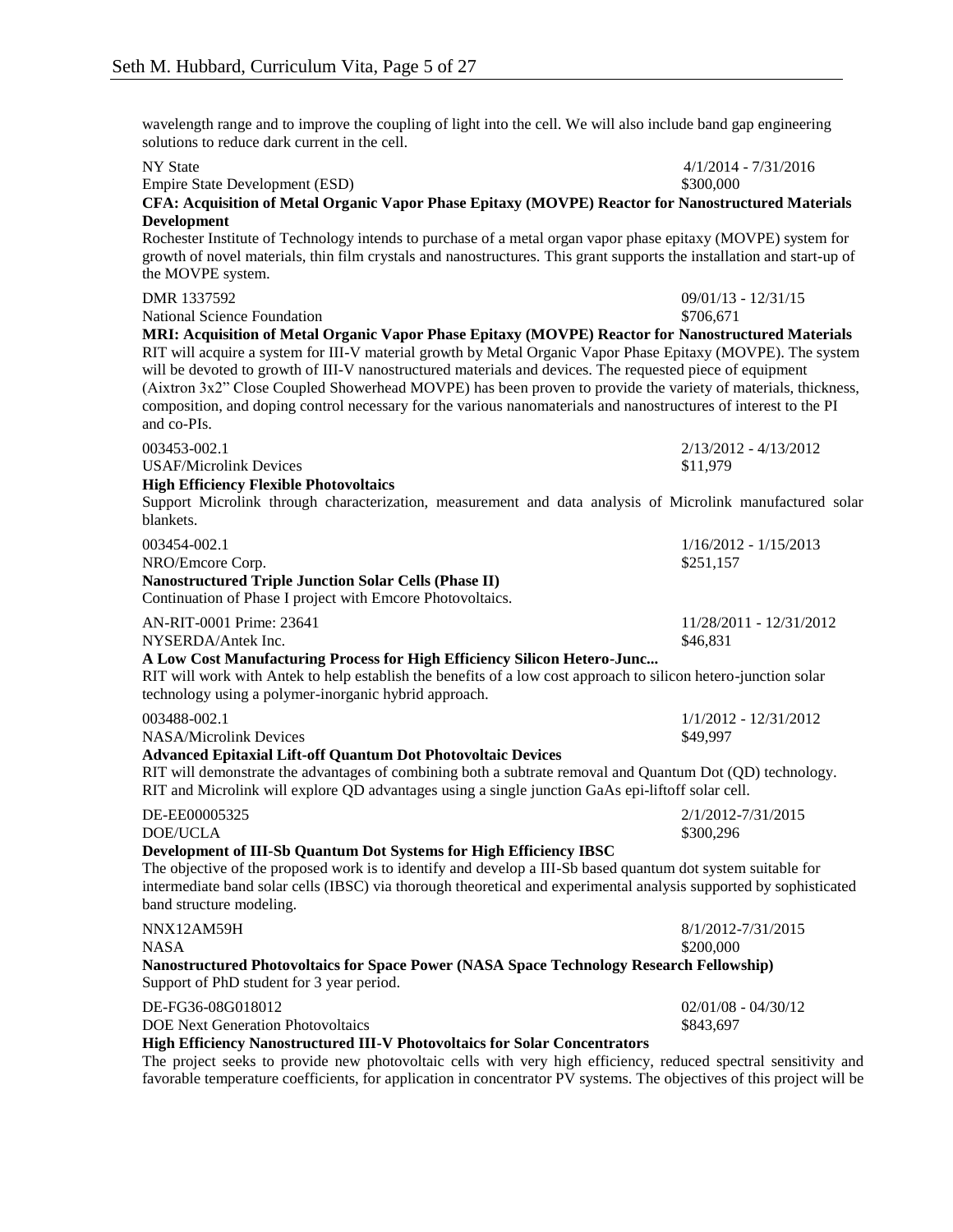accomplished by combining state-of-the-art solar cell design and fabrication with new functionality afforded by nanostructured materials such as quantum dots (QDs) and quantum wells (QWs).

| 2010-1042506-000<br><b>CIA</b>                                                                                                                                                                                                                                                                                                                       | $07/12/10 - 12/31/13$<br>\$359,110 |
|------------------------------------------------------------------------------------------------------------------------------------------------------------------------------------------------------------------------------------------------------------------------------------------------------------------------------------------------------|------------------------------------|
| <b>IC Postdoctoral Fellowship for Quantum Dot Solar Cells</b>                                                                                                                                                                                                                                                                                        |                                    |
| NRO-000-10-C-0285<br>NRO/Emcore Corp.<br><b>Nanostructured Triple Junction Solar Cell</b>                                                                                                                                                                                                                                                            | $09/01/10 - 09/27/11$<br>\$253,066 |
| The overall objective of the proposed program is to incorporate nanotechnology (QD and QW) in state-of-the-art<br>triple junction photovoltaic devices grown by Emcore Photovoltaics Corporation. RIT will support Emcore through<br>design, epitaxial growth, fabrication and testing of both quantum dot and quantum well MJ photovoltaic devices. |                                    |
| HDTRA1-10-C-0075<br>DTRA/CFD Research Corp.                                                                                                                                                                                                                                                                                                          | $08/01/10 - 12/31/12$<br>\$120,000 |
| SBIR Phase II: Characterization and Mitigation of Radiation Effects in QD Based Nanotechnologies<br>RIT will support CFDRC by design, epitaxial growth, fabrication and testing of both standard and quantum dot<br>enhanced protovoltaic devices for 'rad-hard' operation.                                                                          |                                    |
| FA9453-08-C-0172<br><b>USAF/University of Toledo</b>                                                                                                                                                                                                                                                                                                 | 10/04/10 - 10/03/11<br>\$100,000   |
| Development of Quantum Dot n-i-p-i Photovoltaic Devices                                                                                                                                                                                                                                                                                              |                                    |
| Develop quantum dot nipi devices based on GaAs for enhanced photovoltaic efficiency and radiation hardness.                                                                                                                                                                                                                                          |                                    |
| NNX07AE14G<br><b>NASA</b>                                                                                                                                                                                                                                                                                                                            | $02/01/07 - 01/31/09$<br>\$75,000  |
| <b>Nanostructured Photovoltaics</b>                                                                                                                                                                                                                                                                                                                  |                                    |
| NNC07CA20C<br>NASA/CFC Research Corp.                                                                                                                                                                                                                                                                                                                | $01/01/07 - 05/29/09$<br>\$75,000  |
| SBIR Phase II: Novel Solar Cell Nanotechnology for Improved Efficiency and Radiation Hardness<br>RIT will support CFRC to help refine model-to-data with developed CFDRC NanoTCAD software for quantum dot<br>nanostructures and radiation effects in nanotechnology applications.                                                                   |                                    |
| FA9550-10-C-0063                                                                                                                                                                                                                                                                                                                                     | $04/01/10 - 01/31/11$              |
| USAF/CFD Research Corp.                                                                                                                                                                                                                                                                                                                              | \$49,423                           |
| STTR Phase I: Quantum Dot Multi-Photon Photovoltaics Using Nipi Lateral Architecture<br>Design, epitaxial growth, fabrication and testing of novel nipi type photovoltaic devices.                                                                                                                                                                   |                                    |
| 18810                                                                                                                                                                                                                                                                                                                                                | 09/01/10 - 08/31/11                |
| NYSERDA/RNY Solar                                                                                                                                                                                                                                                                                                                                    | \$48,709                           |
| <b>Growth and Characterization of Concentrator Solar Cells</b>                                                                                                                                                                                                                                                                                       |                                    |
| DE-AC36-08GO28308<br><b>NREL/DOE</b>                                                                                                                                                                                                                                                                                                                 | $03/03/10 - 07/22/11$<br>\$39,912  |
| <b>Ouantum Dot Enhanced Nipi Based Solar Cells</b>                                                                                                                                                                                                                                                                                                   |                                    |
| NNX10AP52H                                                                                                                                                                                                                                                                                                                                           | $07/01/10 - 06/30/11$              |
| <b>NASA</b>                                                                                                                                                                                                                                                                                                                                          | \$30,000                           |
| <b>Graduate Student Research Program Fellowship</b>                                                                                                                                                                                                                                                                                                  |                                    |
| DMR-0840228<br><b>NSF</b>                                                                                                                                                                                                                                                                                                                            | $05/01/08 - 04/30/11$<br>\$31,168  |
| A Study of the Solution-based Synthesis of N-doped ZnO                                                                                                                                                                                                                                                                                               |                                    |
| <b>FUNDED RESEARCH AS CO-PRINCIPLE INVESTIGATOR</b>                                                                                                                                                                                                                                                                                                  |                                    |
| Contract# Pending                                                                                                                                                                                                                                                                                                                                    | $11/1/2016 - 10/31/2018$           |

NASA \$199,749 **Demonstration of a Nano-Enabled Space Power System**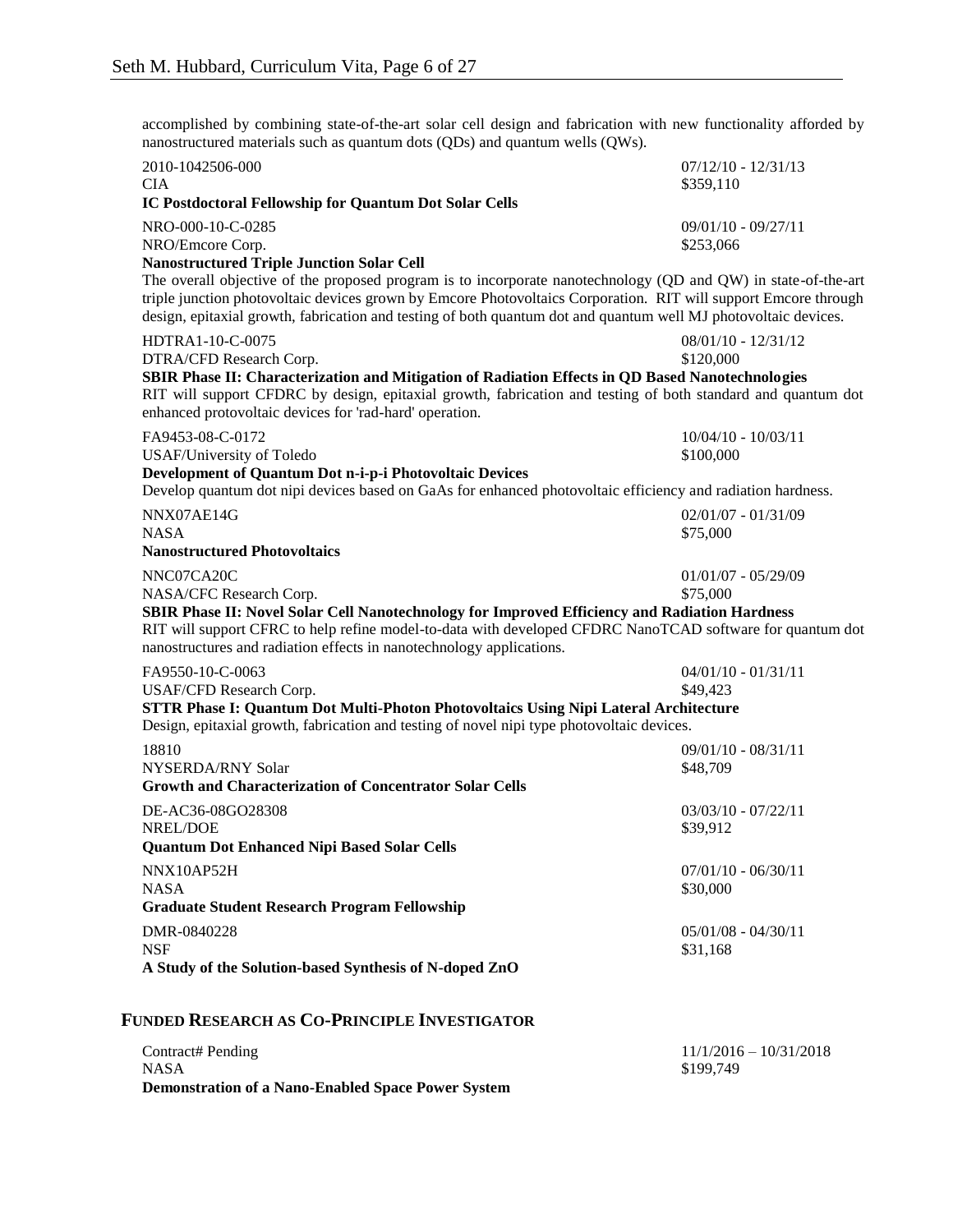| ECCS-1531320<br><b>NSF</b>                                                                                       | $9/1/2015 - 8/31/2016$<br>\$345,000     |
|------------------------------------------------------------------------------------------------------------------|-----------------------------------------|
| Acquisition of Direct-Write Laser System for Innovations in Electronic & Photonic Device Design                  |                                         |
| Contract# Pending<br>DoD/LMI<br><b>American Institute for Manufacturing Integrated Photonics</b>                 | $6/22/2015 - 6/30/2020$<br>\$249,999    |
| Contract# Pending<br>DoD/LMI                                                                                     | $6/22/2015 - 6/30/2020$<br>\$35,000,000 |
| <b>American Institute for Manufacturing Integrated Photonics</b>                                                 |                                         |
| DMR-1461063<br><b>NSF</b>                                                                                        | $5/01/15 - 4/30/18$<br>\$353,997        |
| REU Site: Materials, application and development for organic photovoltaic devices                                |                                         |
| HDTRA1-10-1-0122<br><b>DTRA</b>                                                                                  | $10/5/2010 - 10/04/2015$<br>\$1,047,608 |
| <b>Mechanisms of Radiation-Induced Effects in Carbon Nanotubes</b>                                               |                                         |
| NNX11CC58C<br>NASA/Firefly Technologies<br><b>Nanowire Photovoltaic Devices</b>                                  | 7/22/2011 - 7/22/2013<br>\$192,600      |
| 003168-002.2<br><b>NASA/Microlink Devices</b><br><b>Evaluation of Radiation Hardness of Photovoltaic Devices</b> | $9/1/2011 - 8/31/2012$<br>\$50,000      |
| FA9453-11-C-0253<br>USAF/University of Toledo<br><b>Quantum Dot Enhanced Photovoltaic Devices</b>                | 12/22/2010 - 6/22/2012<br>\$147,989     |
| DE-FG36-08GO88110<br><b>DOE</b>                                                                                  | $7/1/2008 - 6/30/2010$<br>\$984,000     |
| <b>Hyperspectral Polymer Solar Cells</b>                                                                         |                                         |
| NMA401-02-9-2001<br><b>NRO</b>                                                                                   | $8/31/08 - 9/30/09$<br>\$865,829        |
| <b>Nanostructured Space Photovoltaics</b>                                                                        |                                         |
| NRO000-07-C-0372<br>NRO/Lockheed                                                                                 | 10/5/2009 - 8/14/2010<br>\$450,000      |
| <b>Third Generation Based Lithium Ion Battery</b>                                                                |                                         |
| W91CRB-09-C-0086<br>Army/AlphaV, Inc.<br><b>Extended-Lifetime Radioisotope Batteries</b>                         | 8/24/2009-12/31/2011<br>\$728,209       |
| ECCS-0923298<br><b>NSF</b>                                                                                       | $09/01/09 - 08/31/11$<br>\$200,297      |
| <b>MRI: Acquisition of a Scanning Probe Microscopy System</b>                                                    |                                         |
| FA9453-08-C-0172<br>USAF/University of Toledo<br><b>Quantum Wire III-V Solar Cell</b>                            | 11/1/2009 - 10/31/2010<br>\$50,000      |
|                                                                                                                  | $8/4/10 - 5/4/11$                       |
| NNX09CA40C<br><b>NASA/Microlink Devices</b><br><b>Radiation Hard Photovoltaic Devices</b>                        | \$50,000                                |
| HQ0006-10-c-7386<br>MDA/CFD Research Corp.                                                                       | $5/1/10 - 11/30/10$<br>\$44,948         |
| Radiation Hard Quantum Well Multijunction Solar Cells                                                            |                                         |
| ECCS-1625998                                                                                                     | $9/1/16 - 8/31/17$                      |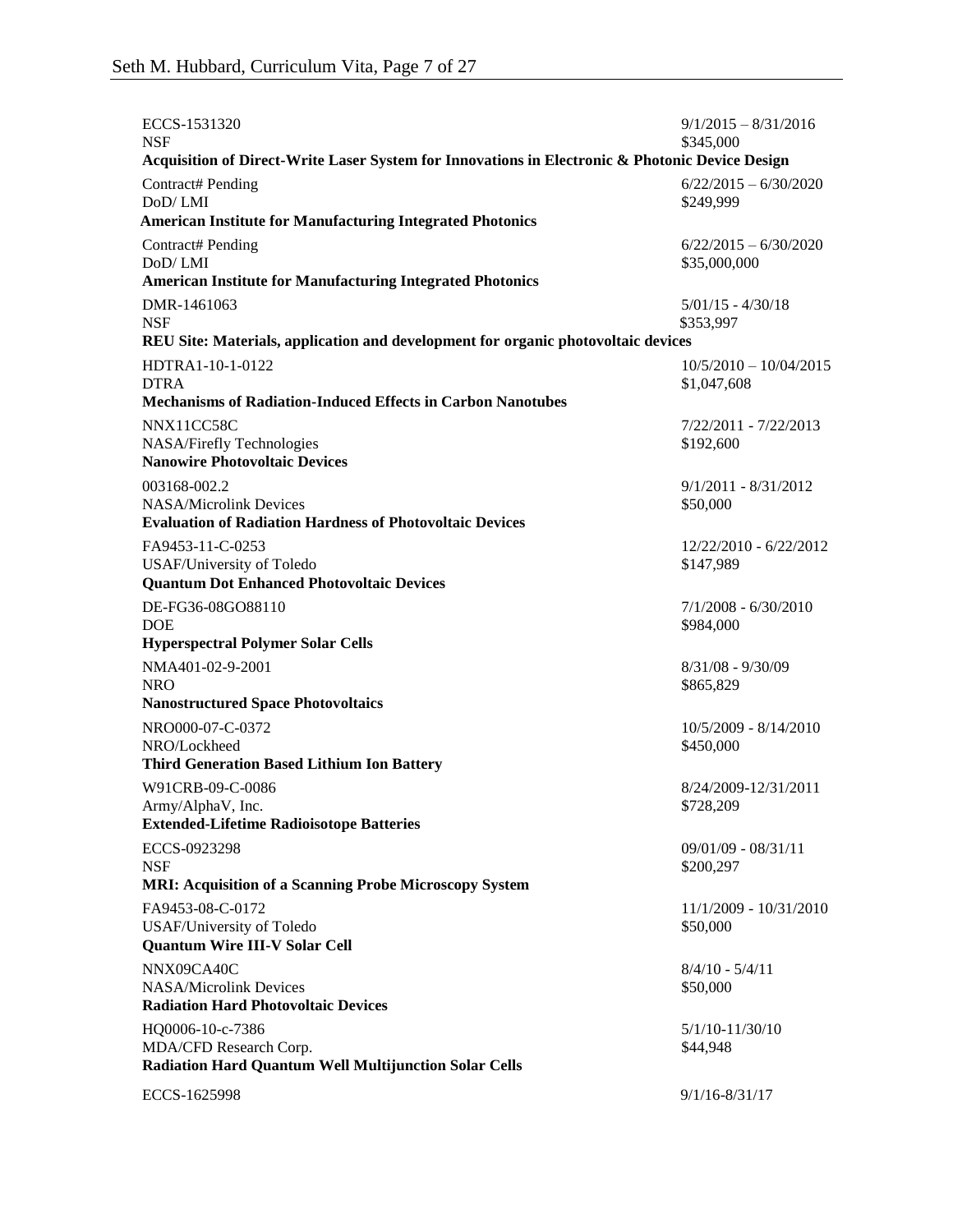NSF/ MRI \$332,149

**Acquisition of an Inductively Coupled Plasma Reactive-Ion Etching System for Research and Education in Nanophotonics, Nanoelectronics and Nano-Bio Devices**

# **PENDING RESEARCH PROPOSALS**

| NSF-EAGER<br>E EAGER: TDM solar cells: High Efficiency Perovskite/c-Si Tandem Cells with Wide Bandgap                                                                                                                                                                                                                                                                                                | 2 year | \$149,843 |
|------------------------------------------------------------------------------------------------------------------------------------------------------------------------------------------------------------------------------------------------------------------------------------------------------------------------------------------------------------------------------------------------------|--------|-----------|
| <b>Semiconductor Nanowires (UML and RIT)</b><br>The University of Massachusetts Lowell (UML) and Rochester Institute of Technology (RIT) will team up to                                                                                                                                                                                                                                             |        |           |
| investigate the high efficiency integration Perovskite and crystalline-silicon (c-Si) tandem cells with semiconductor<br>nanowires, and enable a new class of photovoltaic devices with breakthrough conversion efficiency over 30% under<br>one sun. This approach will draw on the combination of the photovoltaic expertise at RIT and the nanowire and<br>organic solar cell development at UML. |        |           |
| NSF-EAGER                                                                                                                                                                                                                                                                                                                                                                                            | 2 year | \$299,907 |
| <b>EAGER: TDM solar cells; Bifacial III-V nanowire on Si tandem junction solar cells</b><br>Propose to explore transformative, bifacial solar cell design that employs arrays of TMD-III-V compound<br>semiconductor nanowires in tandem with a thinned intermediate Si- sub cell.                                                                                                                   |        |           |
| DOD Dept of Air Force/ nBn Technolgies<br><b>Fabrication and Characterization of Detectors</b>                                                                                                                                                                                                                                                                                                       | 1 year | \$20,686  |

RIT will provide and assist with the fabrication and characterization of nBn detectors. This will include the purchase and use of a Keysight LCR meter (or similar) as well as wire bonding and low temperature spectral response using facilities located in SLA-1480.

### **PHYSICS DEPARTMENT AND COLLEGE OF SCIENCE SERVICE**

| 2016-Present:        | <b>COS Tenure Committee</b>                            |
|----------------------|--------------------------------------------------------|
| 2015-Present:        | <b>Physics Faculty Search Committee</b>                |
| 2014-2016:           | <b>Trustees Scholarship Award Committee</b>            |
| 2014-Present:        | <b>Member, Materials Science Steering Committee</b>    |
| 2013-2014:           | Chair, Materials Science Steering Committee            |
| 2010-2011:           | <b>Faculty Search Committee, 2 positions</b>           |
| 2009-2012:           | Chair, Colloquia Committee                             |
| <b>2009-Present:</b> | <b>Member, Strategic Vision and Planning Committee</b> |
| 2009-2010:           | Member, Resources, Facilities, and Space Committee     |
| 2008-2009:           | Member, Colloquia Committee                            |
| 2007-2009:           | Chair, Resources, Facilities, and Space Committee      |
| 2007-2008:           | Faculty Search Committee, 1 position                   |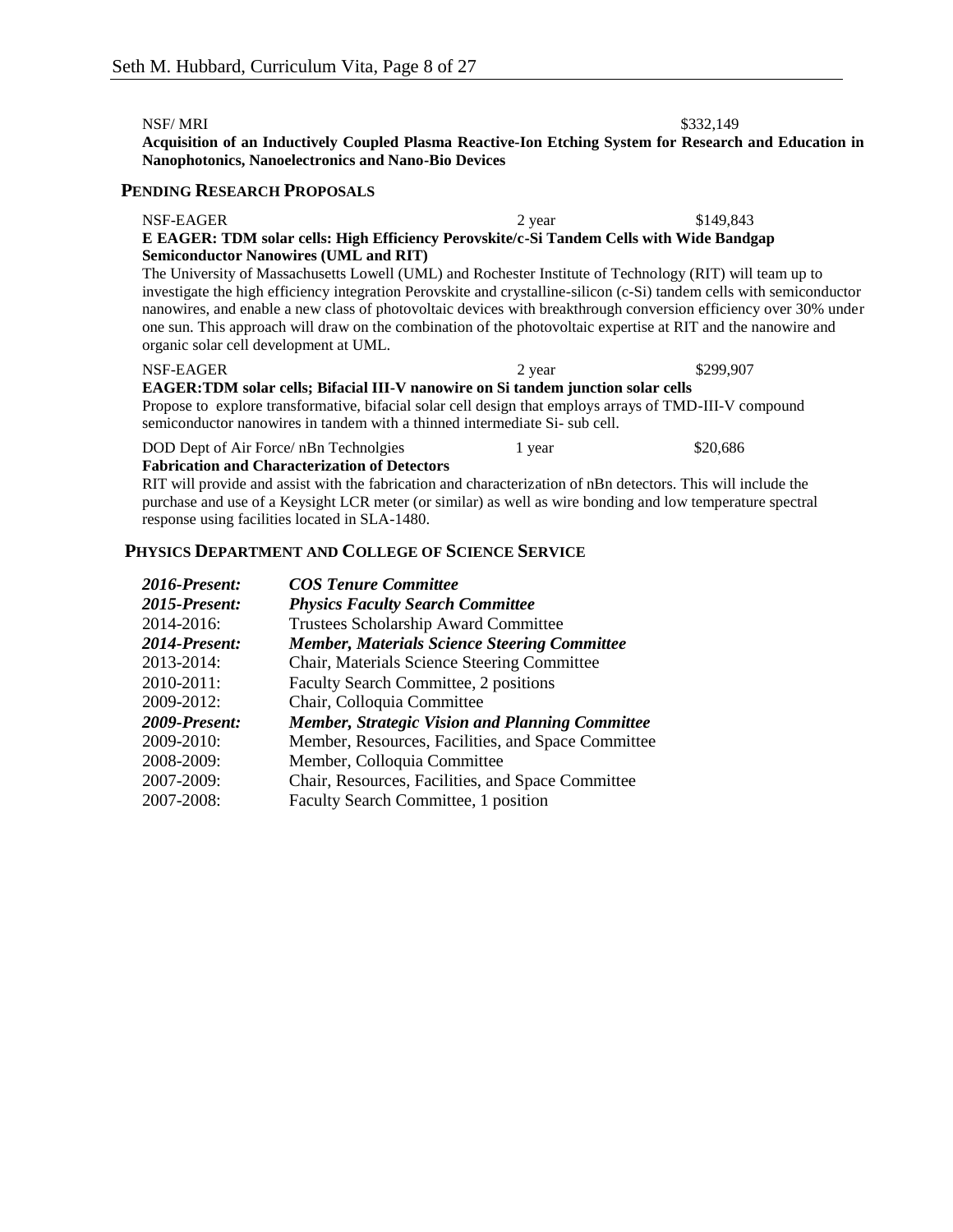# **MICROSYSTEMS ENGINEERING SERVICE**

| 2008-Present: | <b>PhD Comprehensive Exams</b>       |
|---------------|--------------------------------------|
| 2009-2012:    | Bausch & Lomb Chair Search Committee |
| 2009-Present: | <b>Admissions Committee</b>          |
| 2010-2012:    | <b>Faculty Search Committee</b>      |
| 2014:         | <b>Faculty Search Committee</b>      |
| 2015:         | <b>Faculty Search Committee</b>      |

# **PROFESSIONAL SERVICE**

| 2011-Present: | <b>Editor, IEEE Journal of Photovoltaics</b>                                                          |
|---------------|-------------------------------------------------------------------------------------------------------|
| <b>2020:</b>  | Named as Conference Chair, 47th PVSC                                                                  |
| 2017:         | Technical Program Chair, 44th PVSC                                                                    |
| 2014-2016:    | Chair of Next Generation Photovoltaics area, $42^{nd}$ and $43^{rd}$ PVSC                             |
| 2014:         | Tutorials Chair, 40 <sup>th</sup> IEEE PVSC                                                           |
| 2014:         | Publication co-Chair, 6 <sup>th</sup> World Conference on Photovoltaics (WCPEC)                       |
| 2011-2013:    | Publication Chair, 38 <sup>th</sup> and 39 <sup>th</sup> IEEE Photovoltaic Specialists Conference.    |
| 2010-2011:    | Deputy Publication Chair, 37 <sup>th</sup> IEEE Photovoltaic Specialists Conference                   |
| 2010-Present: | Chair for Fundamental Conversion Mechanisms sub-area, 37 <sup>th</sup> and 38 <sup>th</sup> IEEE PVSC |
| 2009-2010:    | Graduate Student Coordinator, 35 <sup>th</sup> IEEE Photovoltaic Specialists Conference               |
| 2009-2010:    | Novel Photovoltaic Device Area sub-chair, 35 <sup>th</sup> IEEE PVSC                                  |
| 2007-Present: | Peer reviewer and session chair, IEEE Photovoltaic Specialists Conference                             |
| 2009:         | Rump session panelist for photovoltaics, 2009 IEEE Device Research Conference                         |
| 2009:         | Develop Nanostructured Solar Cell Workshop at the 19th Space Photovoltaics                            |
|               | Research and Technology Conference (SPRAT)                                                            |

# **OUTREACH ACTIVITIES**

| 2016:         | Hands-On Photovoltaic Experience (HOPE), NREL, PV Myth-buster Session    |
|---------------|--------------------------------------------------------------------------|
| 2007-Present: | College and Career Day Presentations on Nanomaterials and Solar Energy   |
| 2012-2014:    | RIT Middle College (9 <sup>th</sup> Grade) Presentations on Solar Energy |
| 2011-2012:    | Presentation on Solar Energy at Rochester Museum and Science Center      |
| 2009-2010:    | Earth Day Presentations on Solar and Renewable Energy                    |
| 2006-2007:    | Mentor for NASA Educational and Research Internship Program (LERCIP)     |
|               |                                                                          |

# **PROFESSIONAL AFFILIATIONS**

| 2005-Present: | Member, Institute of Electrical and Electronics Engineers (IEEE)        |
|---------------|-------------------------------------------------------------------------|
| 2004-Present: | Member, Materials Research Society (MRS)                                |
| 2007-2009:    | Society for the Advancement of Material and Process Engineering (SAMPE) |
| 1999-2004:    | <b>Student Member, IEEE</b>                                             |

# **HONORS**

Trustee Scholarship Award, RIT, 2013 PI Millionaire Award, RIT, 2011 Batting 1000 PI Award, RIT, 2007 National Research Council Research Associate at NASA Glenn Research Center, 2005- 2006 NASA Graduate Student Research Program (GSRP): 1998- 2004 Presidential Scholarship, Drexel University, 1991-1995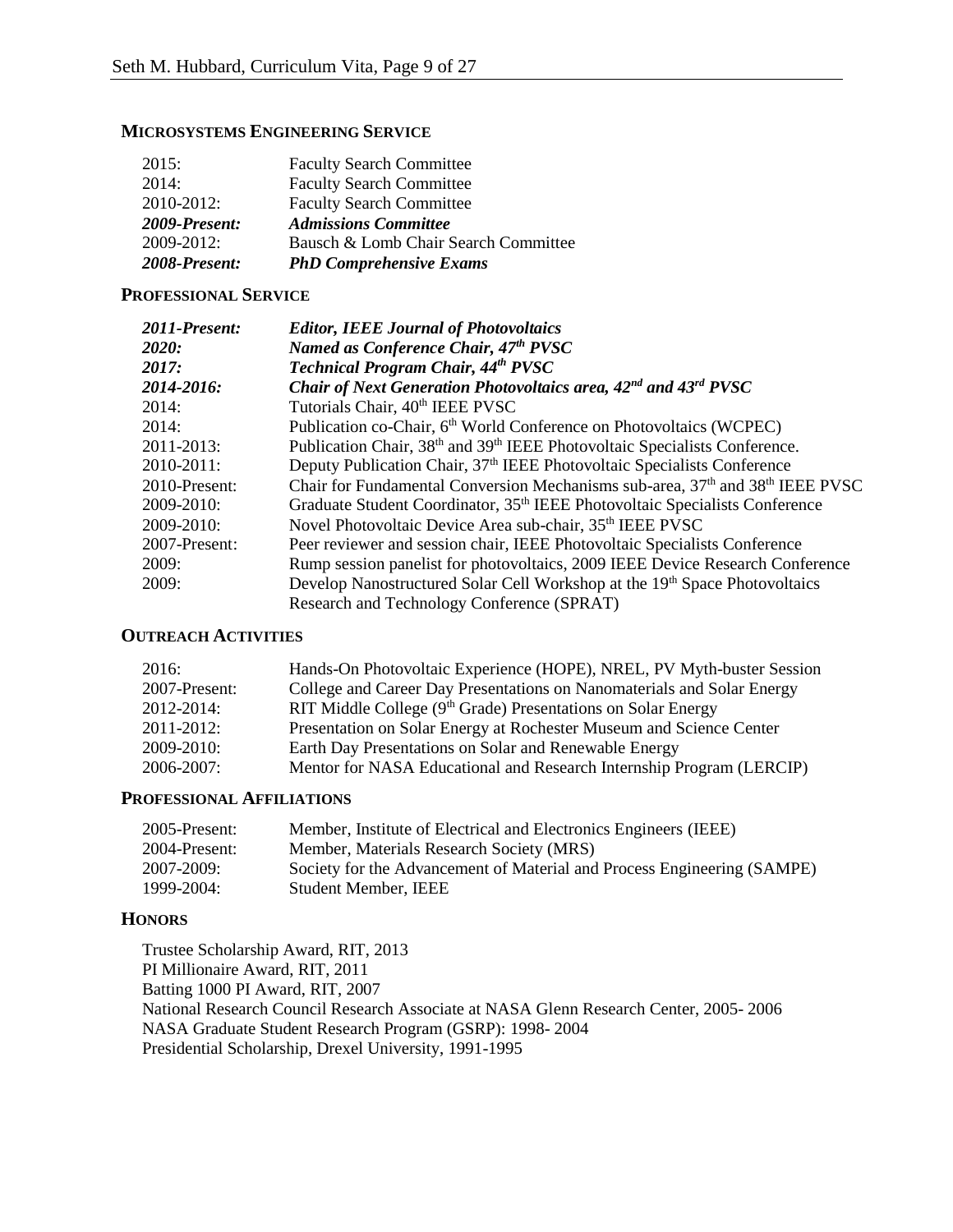# **ADVISING SUMMARY: Advisor to 6 postdoctoral fellows (3 current, 3 graduates), 9 PhD students (6 current, 3 graduates), 10 MS graduates and 34 undergraduates (3 current, 31 previous). A committee member for 12 PhD candidates (1 current, 11 graduates) and 2 MS graduates.**

# **POSTDOCTORAL ADVISING**

| 2016-Present: | Advisor, Alessandro Giussani, Postdoctoral Fellow, NanoPower, RIT.                                                                |
|---------------|-----------------------------------------------------------------------------------------------------------------------------------|
| 2016-Present: | Advisor, Hyun Kum, Postdoctoral Fellow, NanoPower, RIT.                                                                           |
| 2015-Present: | Advisor, Michael Slocum, IC Postdoctoral Fellow, NanoPower, RIT.                                                                  |
| $2012 - 2015$ | <b>Advisor, Staffan Hellstroem, Postdoctoral Fellow, NanoPower, RIT. Status:</b><br>Independent Solar Cell Simulation Consultant. |
| 2010-2013:    | <b>Advisor, Christopher Kerestes, IC Postdoctoral Fellow, NanoPower, RIT. Status:</b><br>Emcore Photovoltaics, Inc.               |
| $2011 - 2012$ | <b>Advisor, Kristina Driscoll, Postdoctoral Fellow, NanoPower, RIT. Status: Lecturer</b><br>RIT School of Physics and Astronomy.  |

# **GRADUATE STUDENT ADVISING**

# **Current PhD**

| 2016-Present: | Advisor, Mitsul Kacharia, PhD Microsystems, RIT, Thesis area:                                                                                                     |
|---------------|-------------------------------------------------------------------------------------------------------------------------------------------------------------------|
| 2014-Present: | Advisor, Elisabeth McClure, PhD Microsystems, RIT, Thesis area: <i>Polycrystalline</i><br><b>III-V</b> Photovoltaics.                                             |
| 2013-Present: | Advisor, George Nelson, PhD Microsystems, RIT. Thesis area: Characterization of Sb<br>based materials for Photovoltaics                                           |
| 2013-Present: | <b>Advisor</b> , Brittany Smith, PhD Microsystems, RIT. Thesis area: <i>InAlAsSb materials for</i><br>solar application                                           |
| 2012-Present: | Advisor, Yushuai Dai, PhD Microsystems, RIT. Thesis title: Spectroscopy of quantum<br>dot solar cells                                                             |
| 2011-Present: | Advisor, Zac Bittner, Ph.D Microsystems Engineering, RIT. Thesis area: Growth,<br>fabrication and characterization of quantum dots solar cells on InP substrates. |
| 2013-Present: | <b>Committee Member, Tarun Mugdal, Thesis topic: Proposed Investigation on</b><br><b>Alternative Semiconductor Materials for Thin-Film Electronics</b>            |

# **Current MS**

# **Graduated PhD**

2015: **Advisor**, Steve Polly, Ph.D Microsystems Engineering, RIT. Thesis title: *Design and Implementation of Quantum Dot Enhanced Next Generation Photovoltaic Devices,*  Status: IC Postdoctoral Fellowship, RIT.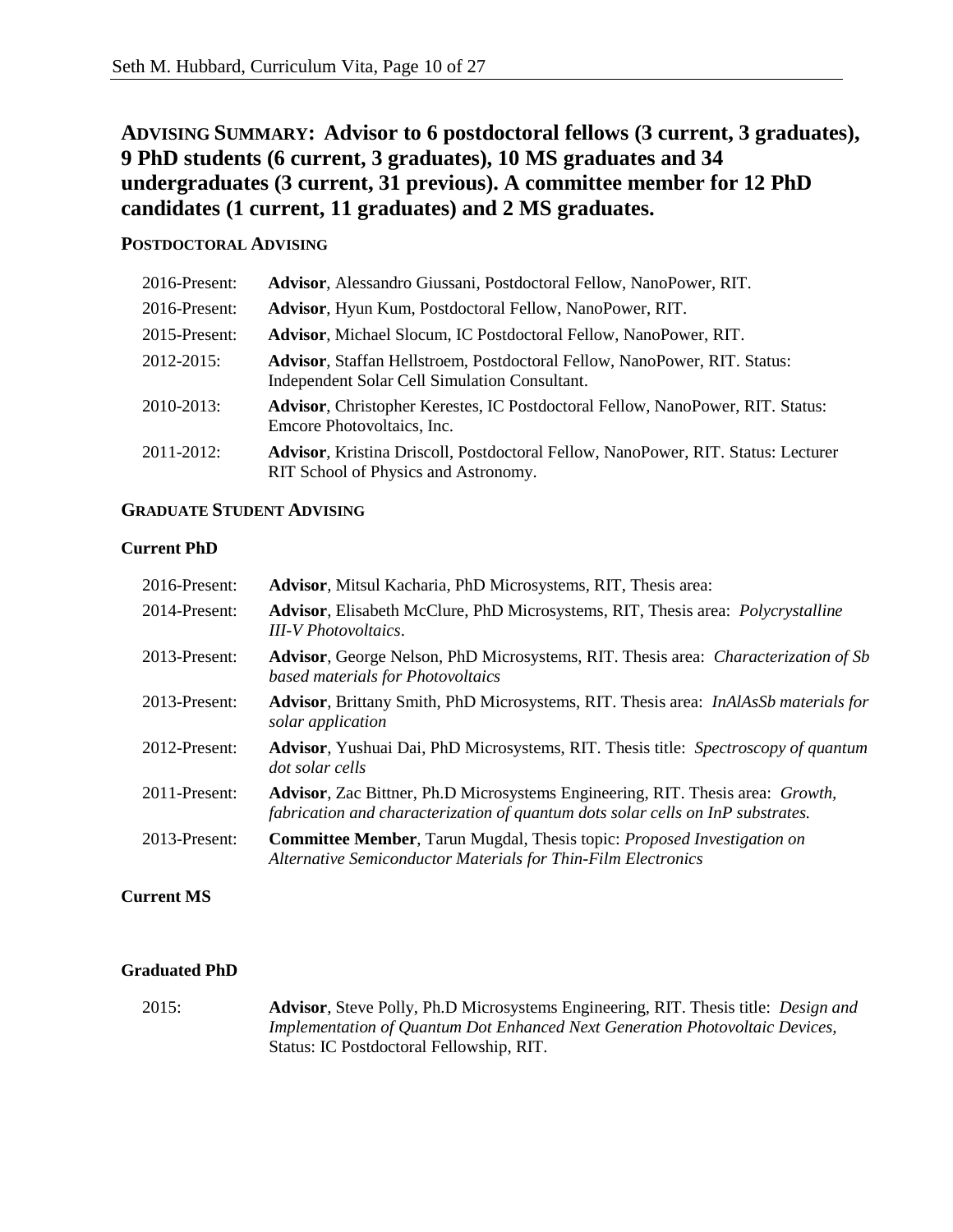| 2015:      | Advisor, Mike Slocum, Ph.D Microsystems Engineering, RIT. Thesis title:<br>Development and Characterization of a nipi Doping Superlattice Photovoltaic Device.<br>Status: Postdoctoral Fellow, RIT.                         |
|------------|-----------------------------------------------------------------------------------------------------------------------------------------------------------------------------------------------------------------------------|
| 2013:      | Co-Advisor, Chris Bailey, Ph.D Microsystems Engineering, RIT. Thesis title: Optical<br>and Mechanical Characterization of InAs Quantum Dot Array Embedded Devices.<br>Status: Assistant Professor, Old Dominion University. |
| 2016:      | <b>Committee Member, Nate Cox, Thesis topic: Radiation Effects in Single and</b><br><b>Multiwall Carbon Nanotubes</b>                                                                                                       |
| 2015:      | <b>Committee Member, Paul Thomas, Thesis topic: Benchmarking Heterojunction vs.</b><br>Homojunction Esaki Tunnel Diodes                                                                                                     |
| 2014:      | <b>Committee Member, Meng Zhao, Thesis topic: Thermal Analysis And Dielectric</b><br>Spectral Characteristics Of Poly(Ionic Liquids)                                                                                        |
| 2014:      | <b>Committee Member, Susan Spenser, Thesis title: Charge Photogeneration</b><br>Experiments and Theory in Aggregated Squaraine Donor Materials for Improved<br>Organic Solar Cell Efficiencies                              |
| 2014:      | <b>Committee Member, Andrew Estroff, Thesis title: Plasmonic Approach to Deep Ultra</b><br>Violet Lithography                                                                                                               |
| 2014:      | <b>Committee Member, David Pawlik, Thesis title: Characterization and Modeling of</b><br>High Current Density Esaki Diodes for the Optimization of Tunneling-FETs                                                           |
| 2014:      | Committee Member, Abdelsalam Aboketaf, PhD Microsystems, RIT. Thesis title:<br>High-Speed And Robust Integrated Silicon Nanophotonics For On-Chip Interconnects                                                             |
| 2014:      | <b>Committee Member, Liang Cao, PhD Microsystems, RIT. Thesis title: Silicon</b><br>photonics interconnects                                                                                                                 |
| 2011-2012: | <b>Committee Member, Roberta DiLeo, Ph.D Microsystems Engineering, RIT. Thesis</b><br>title: High Performance Lithium Ion Battery Anodes through the Development of<br>Nanomaterials.                                       |
| 2010-2012: | <b>Committee Member, Ali W. Elshaari, Ph.D Microsystems Engineering, RIT. Thesis</b><br>title: Photon Manipulation in silicon based nanophotonic circuits                                                                   |
| 2010-2011: | Committee Member, Karthik Narayanan, Ph.D Microsystems Engineering, RIT.<br>Thesis title: Hydrogenated-Amorphous-Silicon Photonics                                                                                          |

# **Graduated MS**

| 2014: | Advisor, Mitchell Bennett, MS Materials Science/BS Physics, RIT. Thesis: Flexible<br><i>QD Solar Cells, Status: Naval Research Laboratory</i>                                                                                         |
|-------|---------------------------------------------------------------------------------------------------------------------------------------------------------------------------------------------------------------------------------------|
| 2013: | Advisor, Wyatt Strong, MS Materials Science, RIT. Thesis: Deep Level Transient<br>Spectroscopy of QD Structures. Status: Hughes Research Laboratory                                                                                   |
| 2013: | <b>Advisor</b> , Adam Podell, MS Materials Science, RIT. Thesis: <i>QD Enhanced Triple</i><br>Junction Solar Cells. Status: Photonics Corporation                                                                                     |
| 2012: | Advisor, Yushuai Dai, MS Materials Science, RIT. Thesis title: Resonant<br>Spectroscopy of quantum dot solar cells. Status: PhD in Microsystems                                                                                       |
| 2011: | <b>Advisor</b> , Zac Bittner, MS Materials Science, RIT. Thesis Title: <i>Design, Fabrication</i> ,<br>and Characterization of Solar Cells for High Temperature and High Radiation Space<br>Applications. Status: PhD in Microsystems |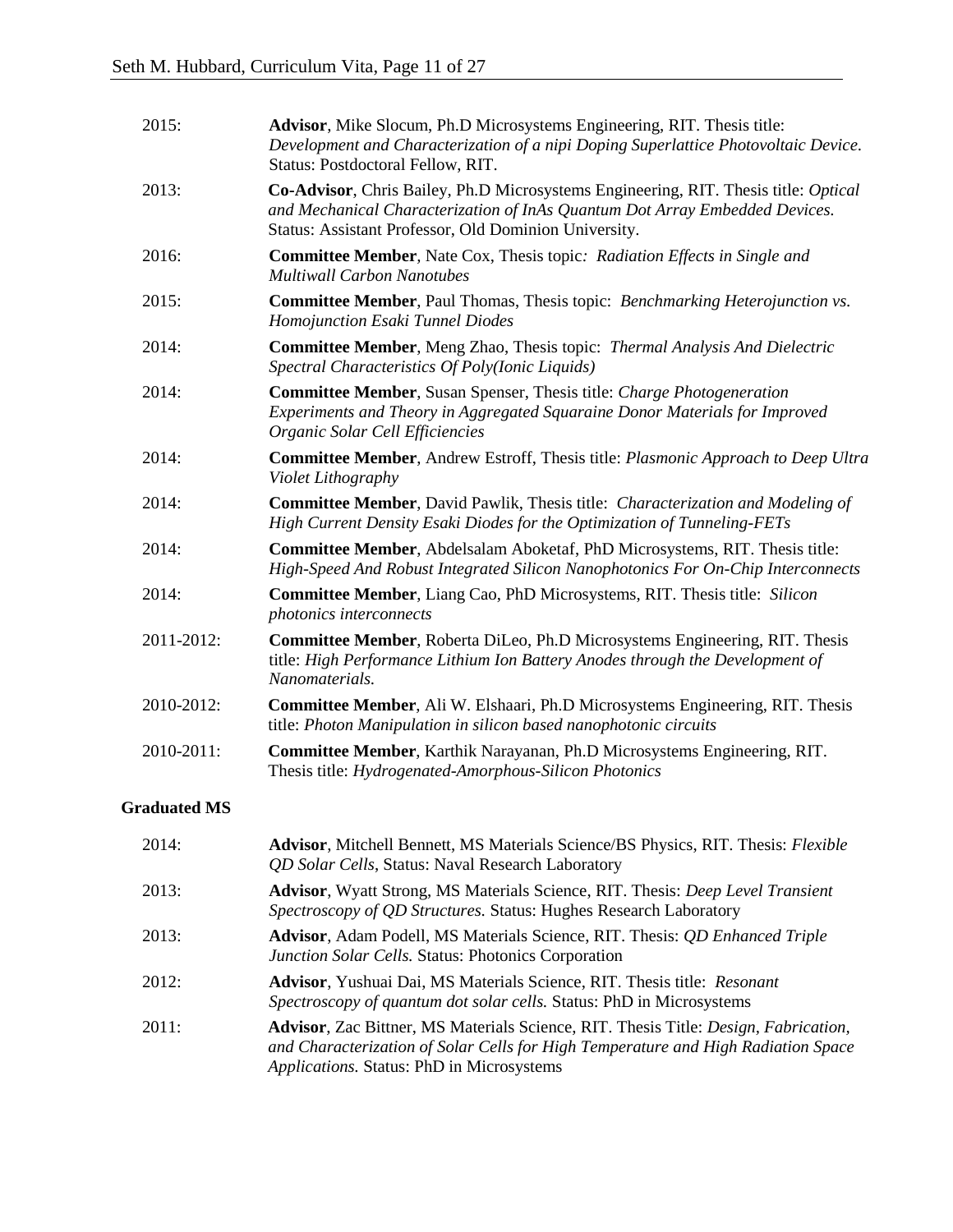| 2011:        | Advisor, Chelsea Mackos, MS Materials Science, RIT. Thesis Title: Optimization of<br>Concentrator GaAs Photovoltaic Devices with InAs Quantum Dots through Substrate<br>Misorientation and Electroplating. Status: Emcore Photovoltaics, Inc.                                         |
|--------------|---------------------------------------------------------------------------------------------------------------------------------------------------------------------------------------------------------------------------------------------------------------------------------------|
| <b>2010:</b> | Advisor, Joanne Oakvath, MS Electrical Engineering, RIT. Thesis Title: The Effects of<br>GaAs Substrate Miscut on InAs Quantum Dot Optoelectronic Properties: Examined by<br>Photoreflectance (PR) and Deep Level Transient Spectroscopy (DLTS). Status:<br>Fairchild Semiconductors. |
| <b>2010:</b> | Advisor, Michael Harris, MS Electrical Engineering, RIT. Thesis title: Design and<br><i>testing of high concentration quantum dot solar cells. Status: Imaging Science PhD,</i><br>RIT.                                                                                               |
| 2009:        | <b>Advisor</b> , Amandeep Saluja, MS Microelectronic Engineering, RIT. Thesis Title: A<br>Parametric Study of Gas Sensing Response of ZnO Nanostructures and Carbon<br>Nanotubes. Status: Freescale Semiconductors                                                                    |
| 2008:        | <b>Co-Advisor, Ryan Aguinaldo, MS Materials Science, RIT. Thesis Title: Modeling</b><br>Solutions and Simulations for Advanced III-V Photovoltaics Based on Nanostructures.<br>Status: PhD University of California San Diego                                                         |
| 2008:        | <b>Committee, John DeFranks, MS Materials Science, RIT. Project Title: Carbon</b><br><i>Nanotube Conductive Inks. Status: IMR Test Labs</i>                                                                                                                                           |
| 2007:        | <b>Committee</b> , Jim McCarty, MS Materials Science, RIT. Project Title: <i>Polycrystalline</i><br>III-V Solar Cells on Flexible Metal Films. Status: Emcore Photovoltaics, Inc.                                                                                                     |

# **UNDERGRADUATE MENTORING**

### **Current**

| 2016:           | Co-op, Jeremiah Leit, BS Microelectronic Engineering (2019), RIT. Project: Epitaxial          |
|-----------------|-----------------------------------------------------------------------------------------------|
|                 | Liftoff Solar Cells.                                                                          |
| 2016:           | <b>Co-op</b> , Htet Kyaw, BS Electrical Engineering (2018), RIT. Project: Setup for light and |
|                 | voltage biased quantum efficiency measurements of solar cells.                                |
| $2016 - 2017$ : | Capstone, George McCurdy, BS Physics (2017), RIT. Project: Light Trapping for                 |
|                 | <i>Photovoltaics.</i>                                                                         |

# **Past**

| 2015-2016: | Co-op, Adam Bennett, BS MicroElectronic Engineering (2018), RIT. Project: Epitaxial   |
|------------|---------------------------------------------------------------------------------------|
|            | Liftoff Solar Cells.                                                                  |
| 2016:      | <b>Summer Intern, George McCurdy, BS Physics (2017), RIT. Project: Light Trapping</b> |
|            | for Photovoltaics.                                                                    |
| 2016:      | NSF-REU Intern, Emily Kessler, BS MicroElectronic Engineering (2018), RIT.            |
|            | Project: GaSb Solar Cells.                                                            |
| 2016:      | NSF-REU Intern, Ashaki Gumbs, BS Physics (2019), SUNY Geneseo. Project:               |
|            | Aluminum Induced Recrystallization of Germanium                                       |
| 2015:      | Summer Intern, Patrick Furrey, BS Physics (2017), RIT. Project: Aluminum Induced      |
|            | Recrystallization of Germanium.                                                       |
| 2015:      | NSF-REU Intern, Martin Dann, BS Physics (2016), SUNY Oswego. Project:                 |
|            | <b>Epitaxial Liftoff Solar Cells</b>                                                  |
| 2014-2015: | Capstone, Andrew Sindermann, BS Physics (2015), RIT. Project: Photoreflectance        |
|            | Spectroscopy                                                                          |
|            |                                                                                       |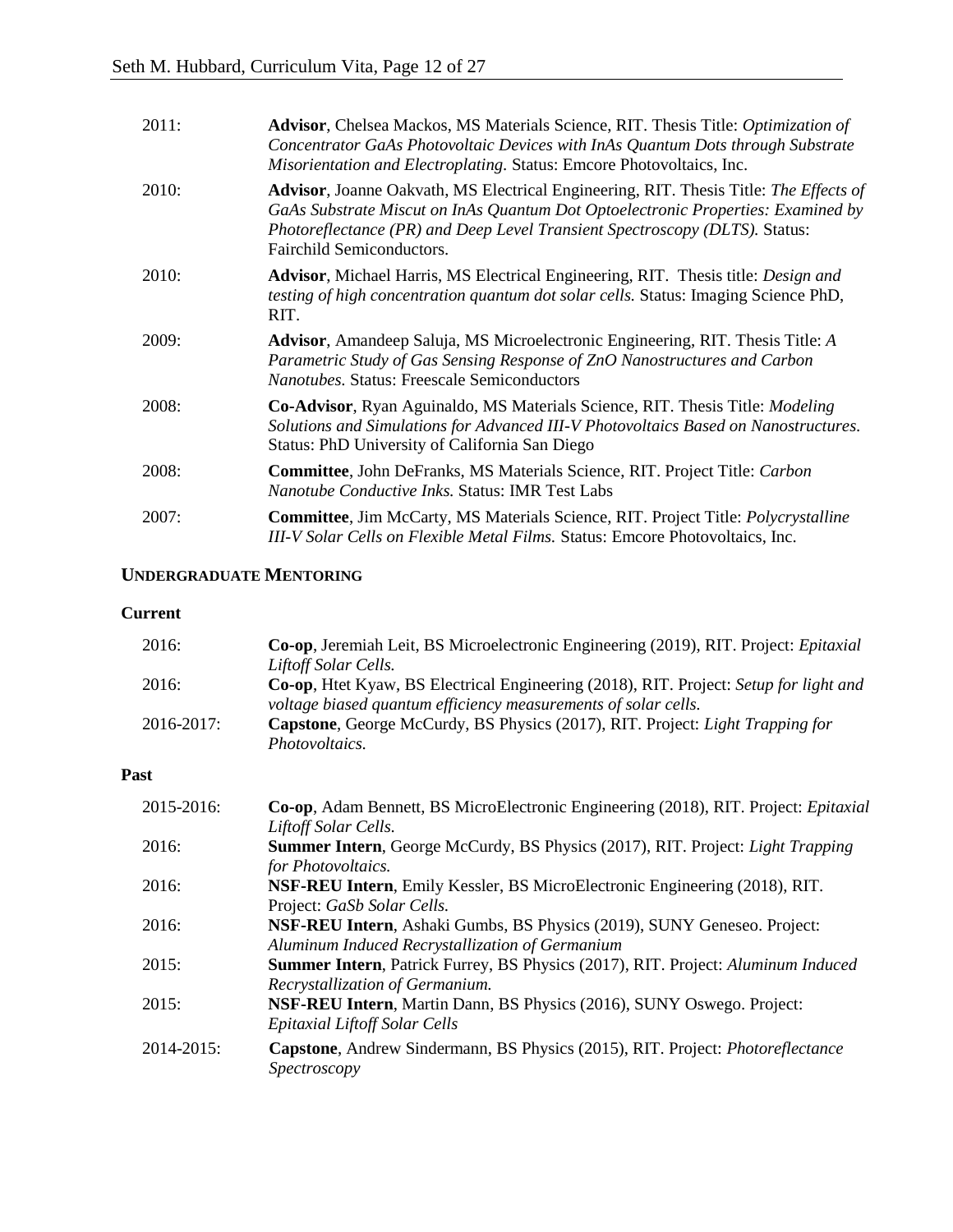| 2012-2013: | Capstone, Justin Shellenberger, BS Physics (2013), RIT. Project: Deep Level<br><b>Transient Spectroscopy</b>                                                                                                                                                                           |
|------------|----------------------------------------------------------------------------------------------------------------------------------------------------------------------------------------------------------------------------------------------------------------------------------------|
| 2013:      | <b>Summer Intern, Dannielle Campbell Trost, BS Physics (2015), RIT. Project:</b><br>Characterization of InAlAs Solar Cells Using Deep Level Transient Spectroscopy.                                                                                                                    |
| 2012-2013: | Co-op, John Hatakeyama, BS Electrical Engineering (2015), RIT. Project: Fabrication<br>and Analysis of Solar Cells                                                                                                                                                                     |
| 2012:      | Summer Intern, Elisabeth McClure, BS Physics (2014), Emory Univ. Project:<br>Polishing and Epitaxial Liftoff of GaAs Quantum Dot Solar Cells.                                                                                                                                          |
| 2011-2013: | Co-op and Senior Design, Elias Fernandez, BS Microelectronics Engineering (2013),<br>RIT. Project: Design, Fabrication, And Characterization Of Ingap Solar Cells                                                                                                                      |
| 2011-2012: | Capstone, John Howson, BS Physics (2012), RIT. Project: An exploration in the use of<br>Carbon Nanotubes as Gas Sensors                                                                                                                                                                |
| 2011-2012: | Co-op, Hao Shi, BS Physics (2013), RIT. Project: Development of a Characterization<br>Technique to Measure Dark Series Resistance and Shunt Resistance in Quantum Dot<br>Solar Cells                                                                                                   |
| 2011-2012: | <b>Intern</b> , Steven Christopher, BS Physics (2012), RIT. Project: Characterization of p-<br>Type Zinc Oxide                                                                                                                                                                         |
| 2011-2012: | Intern, Aymeric Maros, Diploma in Materials Science and Nano-Technology<br>Engineering (2012), Institut National des Sciences Appliquées (INSA), Rennes,<br>France. Project: Characterizing Spectral Response Performance Of Quantum Dot<br>Solar Cells Across Multiple Tool Platforms |
| 2010-2011: | Capstone, Wyatt Strong, BS Physics (2011), RIT. Project: Response of Flammable<br>Analytes investigated via Zinc Oxide Gas Sensors. Status: MS in Materials Science<br>Program                                                                                                         |
| 2010-2011: | Capstone, Adam Podell, BS Physics (2011), RIT. Project: Investigation of the Effects<br>of Varying Growth Conditions on Indium-Arsenide Quantum Dots. Status: MS in<br><b>Materials Science Program</b>                                                                                |
| 2009-2010: | Capstone, Tim Bald, BS Physics (2010), RIT. Project: Modeling Concentrator Solar<br>Cells using Detailed Balance and Numerical Approaches. Status: CFD Research<br>Corporation                                                                                                         |
| 2009-2010: | Senior Design, Zachary Bittner, BS Microelectronic Engineering (2010), RIT. Project:<br>Cell Size Effects on Concentrator Photovoltaics. Status: PhD in Microsystems                                                                                                                   |
| 2008-2009: | Capstone, Eric Albers, BS Physics (2009), RIT. Project: Characterization of<br><b>Concentrator Photovoltaics</b>                                                                                                                                                                       |
| 2008-2009: | Senior Design, Stephan Polly, BS Microelectronic Engineering (2009), RIT. Project:<br>Front Contact Grid Design for Terrestrial III-V Concentrator Solar Cells. Status: PhD<br>in Microsystems                                                                                         |
| 2007-2008: | Capstone, Elliott Miller, BS Physics (2008), RIT. Project: Series Resistance<br><i>measurements of nanostructured solar cells. Status: PhD in University of California</i><br>Riverside                                                                                                |
| 2007-2008: | Capstone, Matt Szeto, BS Physics (2008), RIT. Project: ZnO Nanoparticle Gas<br><b>Sensors</b>                                                                                                                                                                                          |
| 2010:      | Intern, Olivier Duigou, Diploma in Materials Science, National Polytechnic Institute<br>of Chemical Engineering and Technology, Toulouse, France. Project: Calculation of<br>solar cell short-circuit current density using optical spectroscopy                                       |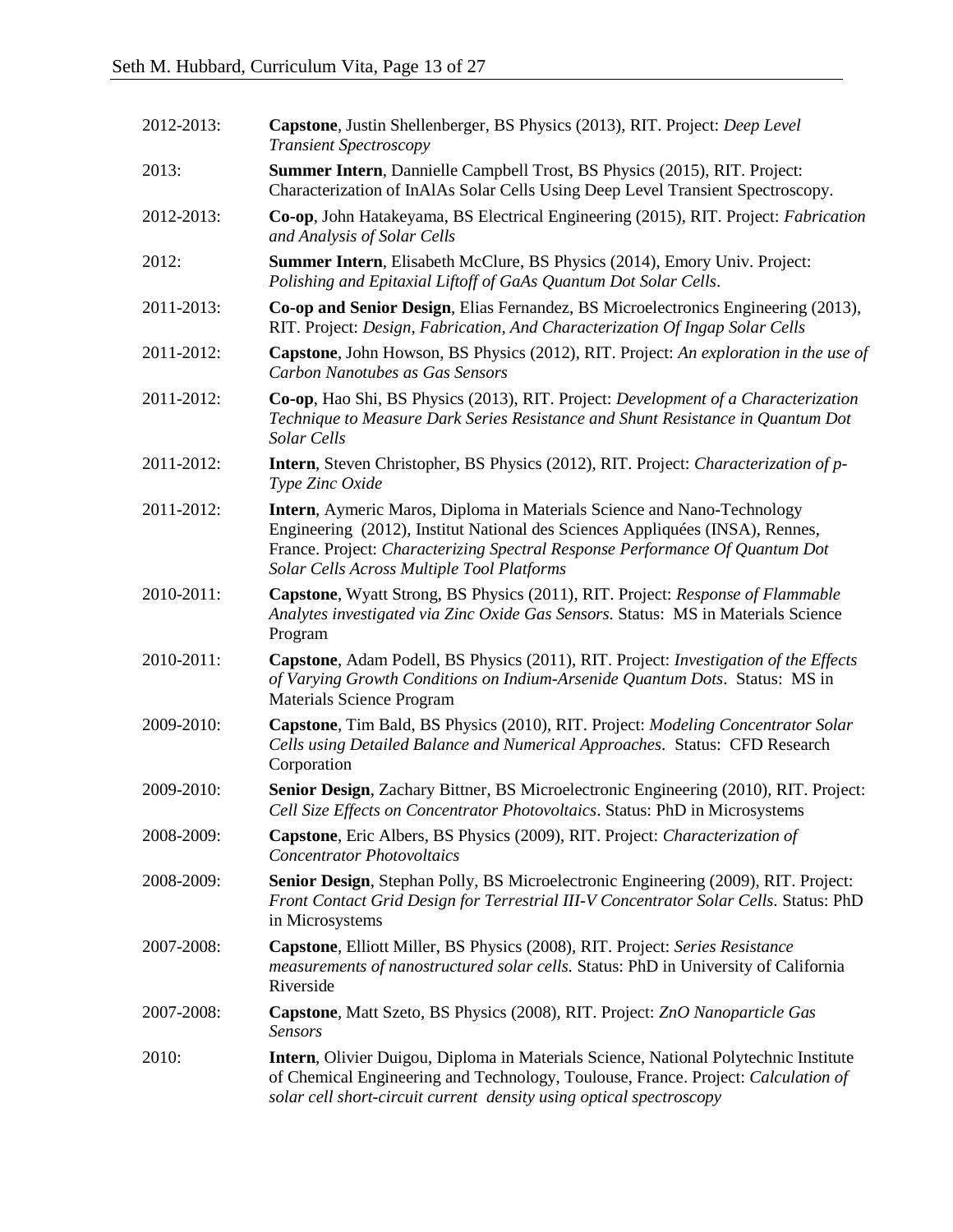| 2010:           | Intern, Kieran O'Dea, BS Physics (2011), SUNY Geneo. Project: Analysis Of<br>Statefilling In Quantum Dots Using Pump Intensity Controlled Photoluminescence                                                                   |
|-----------------|-------------------------------------------------------------------------------------------------------------------------------------------------------------------------------------------------------------------------------|
| 2008-2009:      | <b>Co-op, Alex Grede, BS Microelectronic Engineering, RIT. Project: Multijunction Solar</b><br>Cell Characterization by Electroluminescence Spectroscopy                                                                      |
| $2008 - 2009$ : | Co-op, Michael Kassis, BS Microelectronic Engineering (2011), RIT. Project:<br>Optimization And Characterization Of The Fabrication Process Of Quantum Dot<br>Enhanced Iii-V Solar Cells Status: Intel Corp.                  |
| 2009:           | Co-op, Michael Brindak, BS Microelectronic Engineering (2010), RIT. Project:<br>Fabrication And Testing Of Concentrator Photovoltaics Using An Electroplated Grid<br>Design For Terrestrial Applications Status: Navitar Inc. |
| 2009:           | Co-op, Brandon Post, BS Microelectronic Engineering, RIT. Project: <i>Processing</i><br>Single and Multijunction Photovoltaics for Space Applications                                                                         |
| 2007:           | <b>Intern</b> , Cameron Youngblood, BS Chemistry (2007), RIT. Project: <i>Differential</i><br><b>Scanning Calorimetry</b>                                                                                                     |

# **COLLABORATIONS**

Dr. Sheila G. Bailey, Power and On-Board Propulsion, NASA Glenn Research Center Prof. Alex Balandin, Dept. of Electrical Engineering, Univ. of California-Riverside Dr. Alex Fedoseyev, CFD Research Corp. Prof. Alex Freundlich, University of Houston Prof. Jerry Harris, Department of Chemistry, Northwest Nazarene University Prof. Diana Huffaker, University of California Los Angeles Prof. Lei Kerr, Chemical & Paper Engineering, Miami University of Ohio Dr. Simon Lu, Aerospace Corporation Prof. Antonio Luque, Director, Instituto de Energía Solar, Ciudad Universitaria, Spain Prof. Dimitris Pavlidis, Technical University of Darmstadt, Germany Prof. Ryne Raffaelle, Director, NanoPower Research Labs, Rochester Institute of Technology Dr. Paul Sharps, Director of Research and Development, Emcore Photovoltaics David Wilt, Air Force Research Labs, Kirtland Air Force Base Dr. Robert Walters, Naval Research Laboratory

# **Graduate Advisors and Postdoctoral Sponsors:**

*Graduate Advisor*: Prof. Dimitris Pavlidis *Graduate Committee*: Profs. Jasprit Singh, Johannes Schwank, Amir Mortazawi *Postdoctoral Advisors*: Dr. Sheila G. Bailey and David Wilt, NASA Glenn Research Center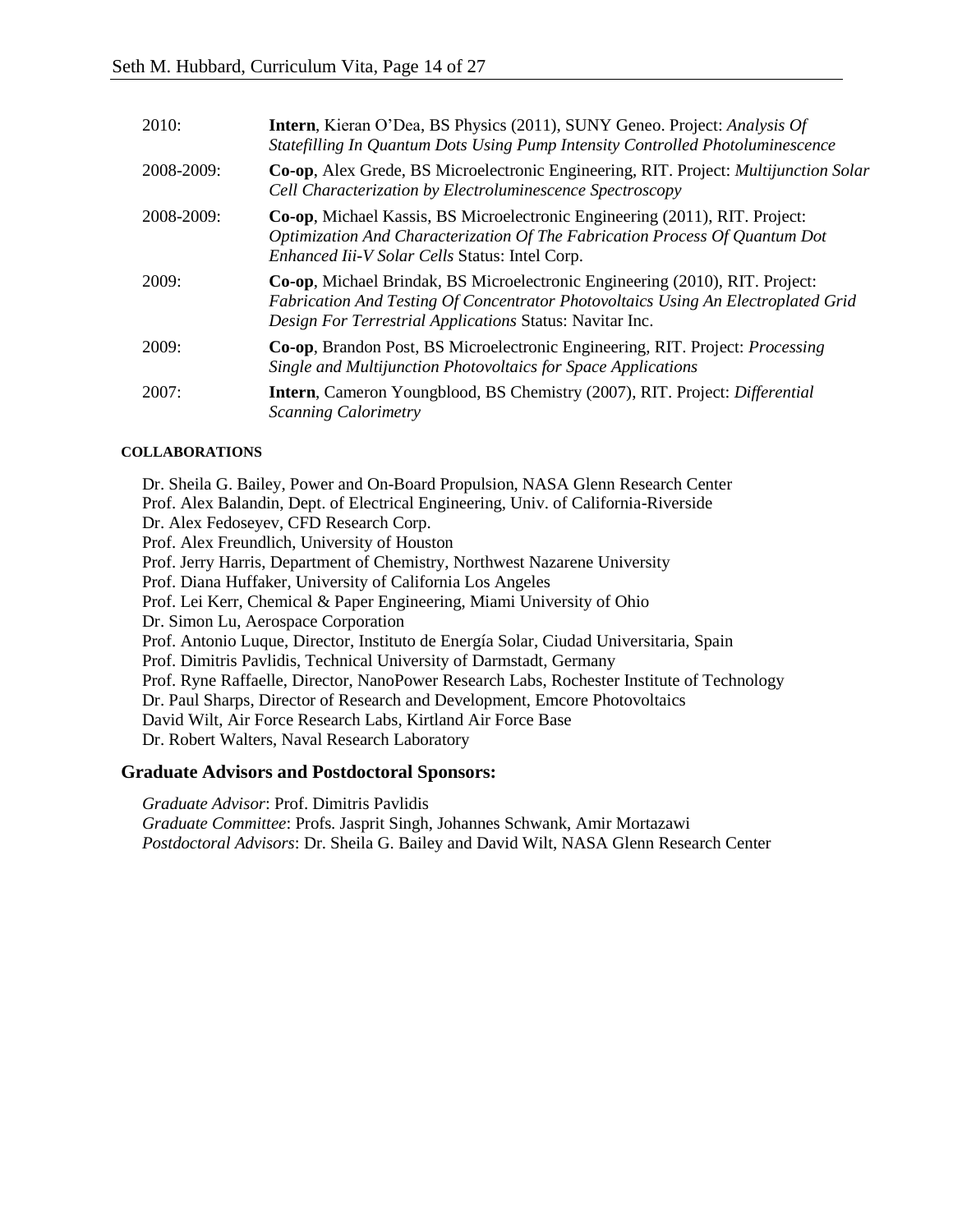# **RESEARCH SUMMARY: 52 Journal articles, 81 Conference proceedings, 3 Book chapters, 3 Paper in review, 28 Invited talks and 1 Patent filed.**

# **Archival Journal Articles:**

S. Polly, C. Baily, A. Grede, S. Hubbard, "Calculation of Strain Compensation Thickness for III-V Semiconductor Quantum Dot Superlattices", *J. Crystal Growth*, accepted for publication Aug. 2016.

S. Sato, K. Schmieder S.M. Hubbard, D. V. Forbes J. Warner, T. Ohshima, and R. J. Walters, " Defect characterization of proton irradiated GaAs pn-junction diodes with layers of InAs quantum dots," *Journal of Applied Physics*, vol. 119 (18), May 2016.

D. G. Sellers, E. Y. Chen, S. J. Polly, S. M. Hubbard, and M. F. Doty, " Effect of doping on room temperature carrier escape mechanisms in InAs/GaAs quantum dot p-i-n junction photovoltaic cells," *Journal of Applied Physics*, vol. 119 (19), p. 194301, May 2016.

N. P. Wells, T. U. Driskell, A. I. Hudson, S. D. LaLumondiere, W. T. Lotshaw, D. V. Forbes, and S. M. Hubbard, "Carrier quenching in InGaP/GaAs double heterostructures," *Journal of Applied Physics*, vol. 118, p. 065703, 2015.

D. G. Sellers, S. J. Polly, Z. Yujun, S. M. Hubbard, J. M. O. Zide, and M. F. Doty, "New Nanostructured Materials for Efficient Photon Upconversion," *Photovoltaics, IEEE Journal of*, vol. 5, pp. 224-228, 2015.

J. S. Hyslop, A. R. Boydstun, T. R. Fereday, J. R. Rusch, J. L. Strunk, C. T. Wall, C. C. Pena, N. L. McKibben, J. D. Harris, A. Thurber, A. Punnoose, J. Brotherton, P. Walker, L. Lowe, B. Rapp, S. Purnell, W. B. Knowlton, S. M. Hubbard, and B. J. Frost, "Synthesis and characterization of [Zn(acetate)2(amine)x] compounds (x=1 or 2) and their use as precursors to ZnO," *Materials Science in Semiconductor Processing*, vol. 38, pp. 278-289, 2015.

Z. S. Bittner, S. Hellstroem, S. J. Polly, R. B. Laghumavarapu, B. Liang, D. L. Huffaker, and S. M. Hubbard, "Investigation of optical transitions in InAs/GaAs(Sb)/AlAsSb quantum dots using modulation spectroscopy," *Applied Physics Letters,* vol. 105, p. 253903, 2014.

C. Kerestes, S. Polly, D. Forbes, C. Bailey, A. Podell, J. Spann, P. Patel, B. Richards, P. Sharps, and S. Hubbard, "Fabrication and analysis of multijunction solar cells with a quantum dot (In)GaAs junction," *Progress in Photovoltaics: Research and Applications,* vol. 22, pp. 1172-1179, 2014.

S. J. Polly, D. V. Forbes, K. Driscoll, S. Hellstrom, and **S. M. Hubbard**, "Delta-Doping Effects on Quantum-Dot Solar Cells," *Photovoltaics, IEEE Journal of,* vol. 4, pp. 1079-1085, 2014.

W. H. Strong, D. V. Forbes, and **S. M. Hubbard**, "Investigation of deep level defects in electron irradiated indium arsenide quantum dots embedded in a gallium arsenide matrix," *Materials Science in Semiconductor Processing,* vol. 25, pp. 76-83, 2014.

D. G. Sellers, S. Polly, **S. M. Hubbard**, and M. F. Doty, "Analyzing carrier escape mechanisms in InAs/GaAs quantum dot p-i-n junction photovoltaic cells," *Applied Physics Letters,* vol. 104, p. 223903, 2014.

K. Driscoll, M. F. Bennett, S. J. Polly, D. V. Forbes, and **S. M. Hubbard**, "Effect of quantum dot position and background doping on the performance of quantum dot enhanced GaAs solar cells," *Applied Physics Letters,* vol. 104, pp. 023119 , 2014.

C. Kerestes, C. D. Cress, B. C. Richards, D. V. Forbes, Y. Lin, Z. Bittner, S. J. Polly, P. Sharps, and **S. M. Hubbard**, "Strain Effects on Radiation Tolerance of Triple-Junction Solar Cells With InAs Quantum Dots in the GaAs Junction," *Photovoltaics, IEEE Journal of,* vol. 4, pp. 224-232, 2014.

M. F. Bennett, Z. S. Bittner, D. V. Forbes, S. Rao Tatavarti, S. Phillip Ahrenkiel, A. Wibowo, N. Pan, K. Chern, and **S. M. Hubbard**, "Epitaxial lift-off of quantum dot enhanced GaAs single junction solar cells," *Applied Physics Letters,* vol. 103, p. 213902, 2013.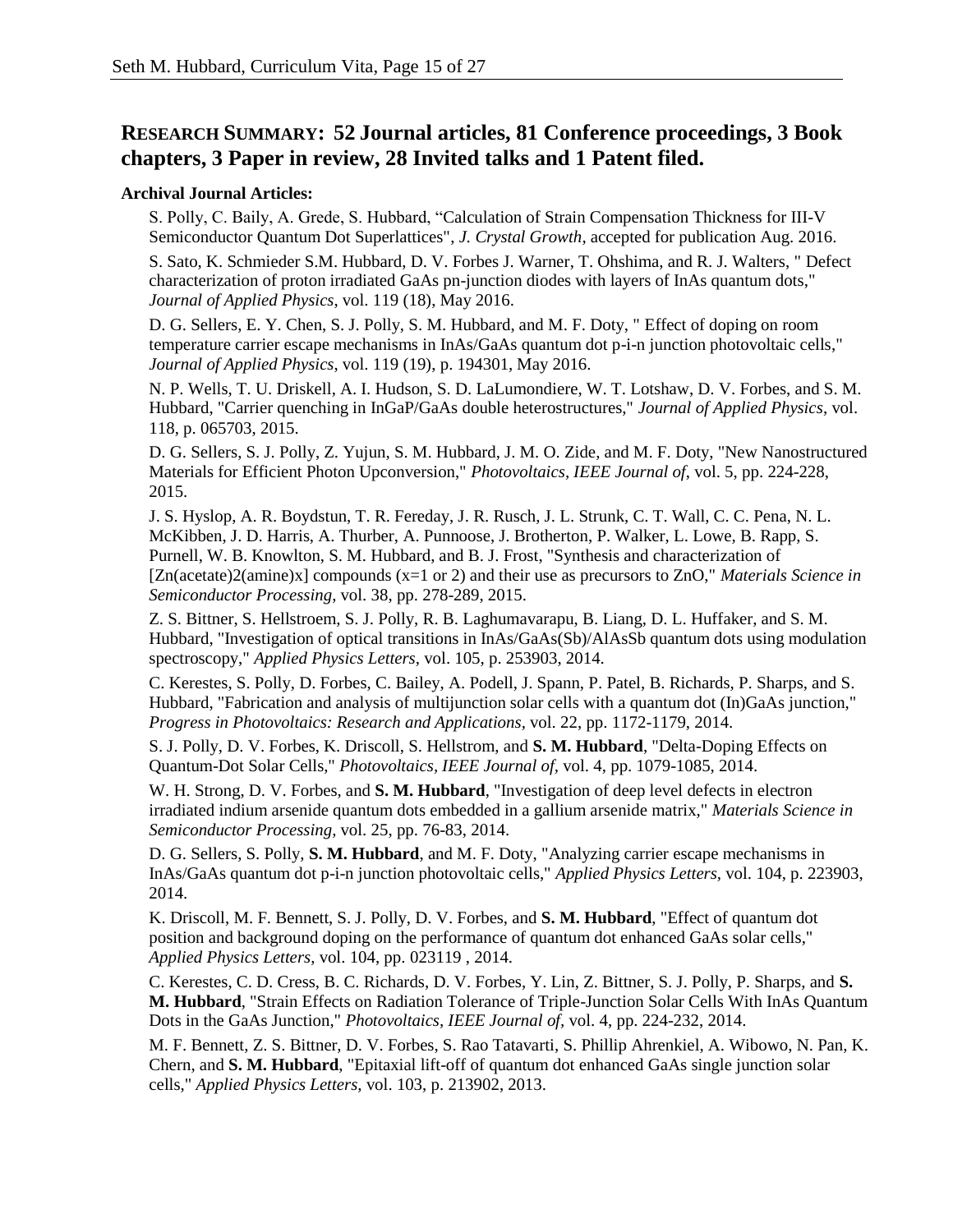Y. Huang, T. W. Kim, S. Xiong, L. J. Mawst, T. F. Kuech, P. F. Nealey, Y. Dai, Z. Wang, W. Guo, D. Forbes, **S. M. Hubbard**, and M. Nesnidal, "InAs Nanowires Grown by Metal–Organic Vapor-Phase Epitaxy (MOVPE) Employing PS/PMMA Diblock Copolymer Nanopatterning," *Nano Letters,* vol. 13, pp. 5979-5984, 2013/12/11 2013.

R. B. Laghumavarapu, B. L. Liang, Z. S. Bittner, T. S. Navruz, **S. M. Hubbard**, A. Norman, and D. L. Huffaker, "GaSb/InGaAs quantum dot–well hybrid structure active regions in solar cells," *Solar Energy Materials and Solar Cells*, vol. 114, pp. 165-171, 2013.

D. V. Forbes, A. M. Podell, M. A. Slocum, S. J. Polly, and **S. M. Hubbard**, "OMVPE of InAs quantum dots on an InGaP surface," *Materials Science in Semiconductor Processing,* vol. 16, pp. 1148-1153, 2013.

**S. M. Hubbard,** A. Podell, C. Mackos, S. Polly, C. G. Bailey, and D. V. Forbes, "Effect of vicinal substrates on the growth and device performance of quantum dot solar cells," *Solar Energy Materials and Solar Cells*, vol. 108, pp. 256-262, 2013.

M. A. Slocum, D. V. Forbes, and **S. M. Hubbard**, "Subbandgap current collection through the implementation of a doping superlattice solar cell," *Applied Physics Letters*, vol. 101, pp. 073901-4, 2012.

C. G. Bailey, D. V. Forbes, S. J. Polly, Z. S. Bittner, Y. Dai, C. Mackos, R. P. Raffaelle, and **S. M. Hubbard**, "Open-Circuit Voltage Improvement of InAs/GaAs Quantum-Dot Solar Cells Using Reduced InAs Coverage," *Photovoltaics, IEEE Journal of,* vol. 2, pp. 1-7, 2012.

J. E. Rossi, C. D. Cress, A. R. Helenic, C. M. Schauerman, R. A. DiLeo, N. D. Cox, S. R. Messenger, B. D. Weaver, **S. M. Hubbard**, and B. J. Landi, "Ion irradiation of electronic-type-separated single wall carbon nanotubes: A model for radiation effects in nanostructured carbon," *Journal of Applied Physics*, vol. 112, pp. 034314-11, 2012.

C. D. Cress, J. J. McMorrow, J. T. Robinson, B. J. Landi, **S. M. Hubbard**, and S. R. Messenger, "Radiation Effects in Carbon Nanoelectronics," *Electronics*, vol. 1, pp. 23-31, 2012.

C. G. Bailey, D. V. Forbes, R. P. Raffaelle, and **S. M. Hubbard**, "Near 1V open circuit voltage InAs/GaAs quantum dot solar cells," *Appl. Phys. Lett.* **98** (163105) 2011.

C. D. Cress, S. J. Polly, **S. M. Hubbard**, R. P. Raffaelle, and R. J. Walters, "Demonstration of a nipidiode photovoltaic," *Progress in Photovoltaics: Research and Applications*, 2011.

D. Forbes, **S. Hubbard**, R. Raffaelle, and J. S. McNatt, "Au-catalyst-free epitaxy of InAs nanowires," Journal of Crystal Growth, vol. 312, pp. 1391-1395, 2010.

C. Bailey, **S. M. Hubbard**, D. Forbes, and R. Raffaelle, "Evaluation of strain balancing layer thickness for InAs / GaAs QD arrays using HRXRD and Photoluminescence," *Applied Physics Letters* 95, 203110 (2009).

**S. M. Hubbard**, C. Bailey, S. Polly, C. Cress, J. Andersen, D. Forbes, and R. Raffaelle, "Nanostructured photovoltaics for space power," *Journal of Nanophotonics* 3, 031880-031816 (2009).

**S. M. Hubbard**, C. D. Cress, C. G. Bailey, R. P. Raffaelle, "Effect of strain compensation on quantum dot enhanced GaAs solar cells", *Appl. Phys. Lett.* 92, 123512 (2008).

R. Raffaelle, C. Bailey, **S. Hubbard**, S. Polly, D. Forbes, "Quantum Dot Spectral Tuning of Multijunction III-V Solar Cells", *Mater. Res. Soc. Symp. Proc.* 1121E, (2008).

C. Cress, **S.M. Hubbard**, B. Landi, D. Wilt, R. Raffaelle, "Quantum dot solar cell tolerance to alphaparticle irradiation", *Appl. Phys. Lett.* 91, 183108 (2007).

A. Saluja, J. Pan, L. Kerr, E. Cho, and **S. Hubbard**, "Gas Sensing Properties of Porous ZnO Nano-Platelet Films", *Mater. Res. Soc. Symp. Proc.* 1035, L11-07 (2007).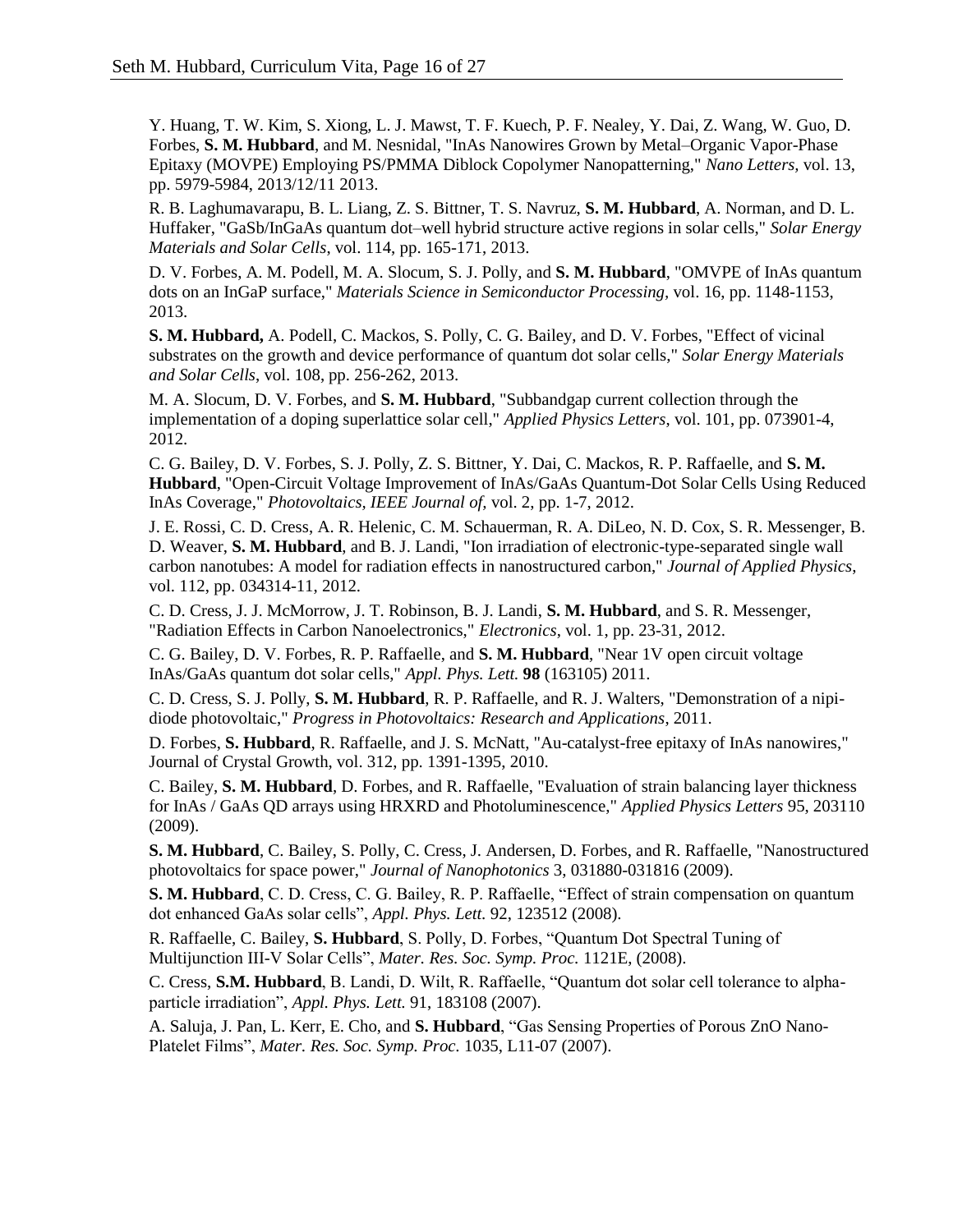C. Bailey, C. Cress, R. Raffaelle, **S.M. Hubbard**, D. Wilt, W. Maurer, S. Bailey, "Analysis of Strain Compensation in Quantum Dot Embedded GaAs Solar Cells", *Mater. Res. Soc. Symp. Proc.* 1031E, H13-18 (2007).

C. D. Cress, **S. M. Hubbard**, C. Bailey, R. Robinson, B. Landi, R. Raffaelle, "Thermal Dependence of Quantum Dot Solar Cells", *Mater. Res. Soc. Symp. Proc.* 1031H13-19 (2007).

**S.M. Hubbard**, R. Raffaelle, R. Robinson, C. Bailey, D. Wilt, D. Wolford, W. Maurer, S. Bailey, "Growth and Characterization of InAs Quantum Dot Enhanced Photovoltaic Devices", *Mater. Res. Soc. Symp. Proc.* 1017E, DD13-11 (2007).

E. Cho, D. Pavlidis, G. Zhao, **S.M. Hubbard**, J. Schwank, "Improvement of CO sensitivity in GaNbased gas sensors", *IEICE Transactions on Electronics* E89-C, 1047 (2006).

**S.M. Hubbard**, G. Zhao, D. Pavlidis, W. Sutton, E. Cho, "High Resistivity GaN Buffer Templates and their Optimization for GaN-Based HFETs", *J. Crystal Growth* 284, 297-305 (2005).

**S.M. Hubbard**, D. Pavlidis, V. Valiaev, A. Eisenbach, "Metal-Organic Vapor Phase Epitaxy Growth and Characterization of AlN/GaN Heterostructures", *J. Elect. Mat.* 31, 395-401 (2002).

**S.M. Hubbard**, D. Pavlidis, V. Valiaev, M.A. Stevens-Kalceff, I.M. Tiginyanu, "Electrical characterization and cathodoluminescence microanalysis of AlN/GaN heterostructures", *Mat. Sci. Eng.*  B, B91-92, 336-340 (2002).

**S.M. Hubbard**, M. Tabib-Azar, C.M. Schnabel, S. Bailey, "Mapping of crystal defects and the minority carrier diffusion length in 6H-SiC using a novel electron beam induced current technique", *J. Appl. Phys.* 84, 3986-92 (1998).

G. Zhao and **S.M. Hubbard**, D. Pavlidis, "Yellow Luminescence Centers of GaN", *Jap. J. Appl. Phys.* 43, 2471-2472 (2004).

D. Cui and **S.M. Hubbard**, D. Pavlidis, A. Eisenbach, C. Chelli, "Impact of doping and MOCVD conditions on minority carrier lifetime of zinc- and carbon-doped InGaAs and its applications to zincand carbon-doped InP/InGaAs heterostructure bipolar transistors", *Semicond. Sci. Technol.* 17, 503–509 (2002).

S. Mohammadi and **S.M. Hubbard**, C. Chelli, D. Pavlidis, B. Bayraktaroglu, "Photoluminescence and transmission electron microscope studies of low- and high-reliability AlGaAs/GaAs HBTs", *Solid-State-Electronics* 44, 739-46 (2000).

G. Zhao, W. Sutton, D. Pavlidis, E. Piner, J. Schwank, **S. Hubbard**, "A Novel Pt-AlGaN/GaN Heterostructure Schottky Diode Gas Sensor on Si", *IEICE Transactions on Electronics* v E86-C, 2027 (2003).

V. V. Ursaki, I. M. Tiginyanu, V. V. Zalamai, **S. M. Hubbard**, D. Pavlidis, "Optical characterization of AlN/GaN heterostructures", *J. Appl. Phys*. 94, 4813 (2003).

V.V. Ursaki, I.M. Tiginyanu, N.N. Syrbu, V.V. Zalamai, **S. Hubbard**, D. Pavlidis, "Sharp variations in the temperature dependence of optical reflectivity from AlN/GaN heterostructures", S*emicond. Sci. Technol.* 18, L9–L11 (2003).

O. Yilmazoglu, D. Pavlidis, Y.M. Litvin, **S. Hubbard**, I.M. Tiginyanu, K. Mutamba, H.L. Hartnagel, V.G. Litovchenko, A. Evtukh, "Field emission from quantum size GaN structures", *Appl. Surf. Sci.* 220, 46-50 (2003).

I. M. Tiginyanu, V. V. Ursaki, V. V. Zalamai, S. Langa, **S.M. Hubbard**, D. Pavlidis, H. Foll, "Luminescence of GaN nanocolumns obtained by photon-assisted anodic etching", *Appl. Phys. Let.* 83, 1551-1553 (2003).

V. V. Ursaki, I. M. Tiginyanu, P. C. Ricci, A. Anedda, **S.M. Hubbard**, D. Pavlidis, "Persistent photoconductivity and optical quenching of photocurrent in GaN layers under dual excitation", *J. Appl. Phys.* 94, 3875-3882 (2003).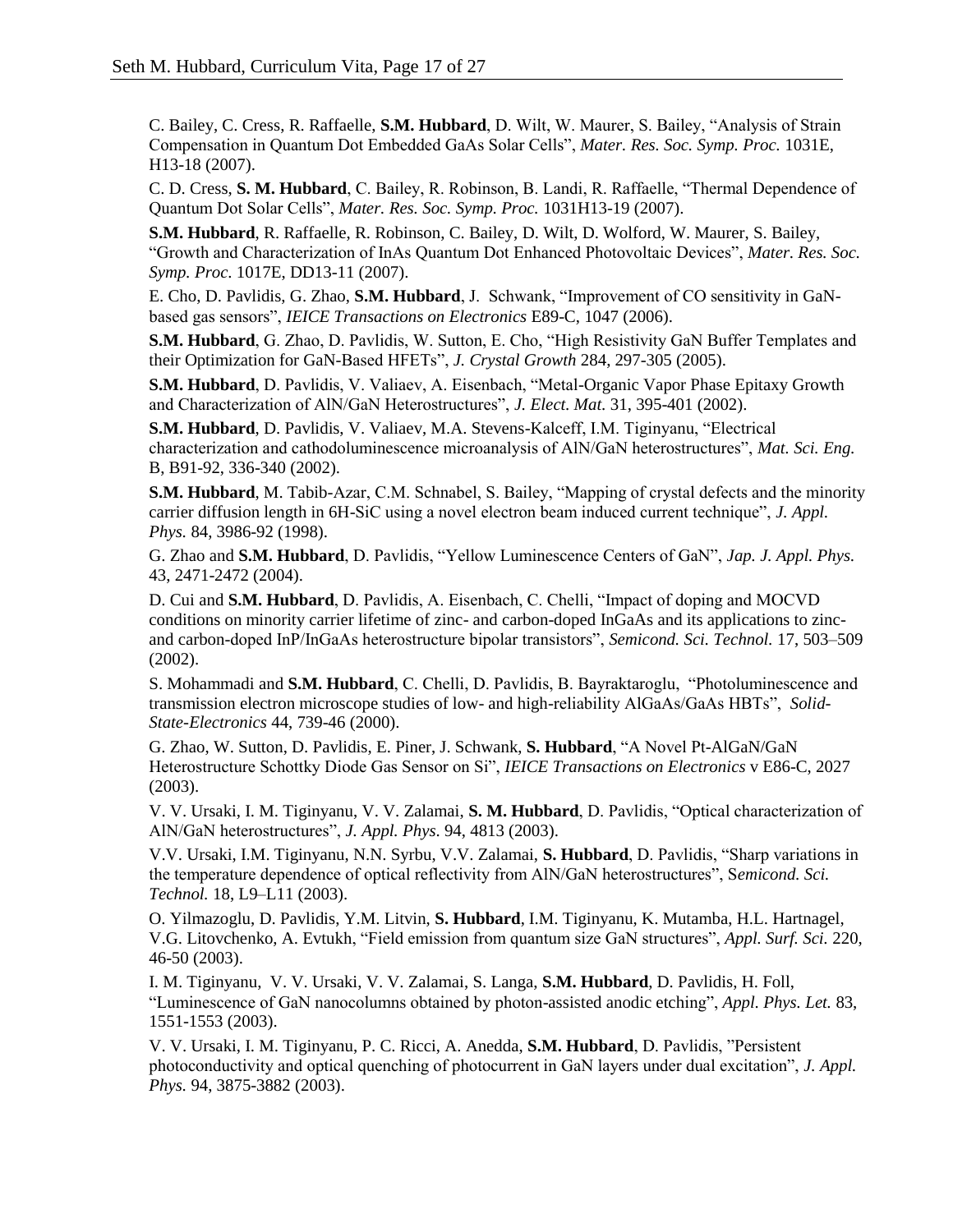A. Matulionis, J. Liberis, L. Ardaravicius, M. Ramonas, T. Zubkuteÿ, I. Matulionieneÿ, L. F. Eastman, J. R. Shealy, J. Smart, D. Pavlidis, **S.M. Hubbard**, "Fast and Ultrafast Processes in AlGaN/GaN Channels", *phys. stat. sol.* (b) 234, 826–829 (2002).

B. Ferguson, S. Mickan, **S. Hubbard**, D. Pavlidis, D. Abbott, "Investigation of gallium nitride T-ray transmission characteristics", *Proceedings of SPIE* 4591, 210 (2001).

I. M. Tiginyanu, A. Sarua, G. Irmer, J. Monecke, **S. M. Hubbard**, D. Pavlidis, V. Valiaev "Frohlich modes in GaN columnar nanostructures", *Phys. Rev. B* 64, 233317 (2001).

R. Raffaelle, J. Mantovani, R. Friedfeld, S. Bailey, **S. Hubbard**, "Electrodeposited CuInSe2 thin film devices", *Conference Record of the IEEE Photovoltaic Specialists Conference*, p 559-562 (1997).

### **Papers in Preparation or Under Review:**

B. S. Smith, Z. S. Bittner, S. D. Hellstrom, N. M. Hoven, M. A. Slocum, D. V. Forbes, S. M. Hubbard, "InAlAs photovoltaic cell design for high device efficiency", under review for *Progress in Photovoltaic*s

Y. Dai, S. Polly, M. Slocum, Z. Bittner, D. Forbes, S. Hellstroem, P. Roland, R. Ellingson, S. Hubbard, "Effect of electric field on InAs quantum dot enhanced GaAs Solar cells", under review for *Journal of Applied Physics*

M. Slocum, Z. Bittner, R. Tatavarti, S. Hubbard, "Quantum Dot Enhanced Inverted Metamorphic Solar Cells", Invited paper for *SPIE Journal of Photonics for Energy,* Special Edition on Tandem Junction Solar Cells, in preparation for Nov. 15 deadline.

### **Book Chapters**:

**S.M. Hubbard,** "Basic functional principles of photovoltaics", in *PV from Fundamentals to Applications,* A. Reinders, Ed. Wiley, in-press, 2016.

**S. M. Hubbard**, "Quantum Dot Solar Cells," in *Nanotechnology for photovoltaics*, L. Tsakalakos, Ed. Boca Raton, FL: CRC Press, Taylor & Francis, 2010.

S. Bailey, **S. Hubbard**, R. Raffaelle, "Self Assemble Quantum Dots for Photovoltaics", in *Handbook of Self Assembled Semiconductor Nanostructures for Novel Devices in Photonics and Electronics*, M. Henini , Ed. Oxford:Elsevier, 2008.

### **Patents:**

Invention disclosure filed with RIT legal affairs office on 11/24/2009. Invention title "Weighted Strain Balancing Procedure for Epitaxial Quantum Dot Growth".

### **Conference Proceedings**:

E. L. McClure, M. A. Slocum, R. K. Hailstone, P. T. Furrey, Z. S. Bittner, C. G. Bailey, S. Maximenko and S. M. Hubbard, "In-Situ Stress Analysis for Aluminum-Induced Crystallization of Germanium as a Function of Anneal Ramp Time," in *Photovoltaic Specialist Conference (PVSC), 2015 IEEE 43nd*, Portland, 2016.

B. L. Smith, M. A. Slocum, G. T. Nelson, S. Hellstroem, Y. Dai, Z. S. Bittner and S. M. Hubbard, "Enhanced Absorption in Epitaxial Lift Off (ELO) Quantum Dot Solar Cells by Back Surface Texturing," in *Photovoltaic Specialist Conference (PVSC), 2015 IEEE 43nd*, Portland, 2016.

M. A. Slocum, G. T. Nelson, S. Hellstroem, B. L. Smith, A. Wibowo, R. Tatavarti and S. M. Hubbard, "Growth of InAs Quantum Dots in a Metamorphic InGaAs Bottom Cell of an Inverse Metamorphic Solar Cell," in *Photovoltaic Specialist Conference (PVSC), 2015 IEEE 43nd*, Portland, 2016.

G. T. Nelson, B. C. Juang, Z. S. Bittner, M. A. Slocum, R. B. Lagumavarapu, D. Huffaker and S. M. Hubbard, "GaSb On GaAs Interfacial Misfit Solar Cells," in *Photovoltaic Specialist Conference (PVSC), 2015 IEEE 43nd*, Portland, 2016.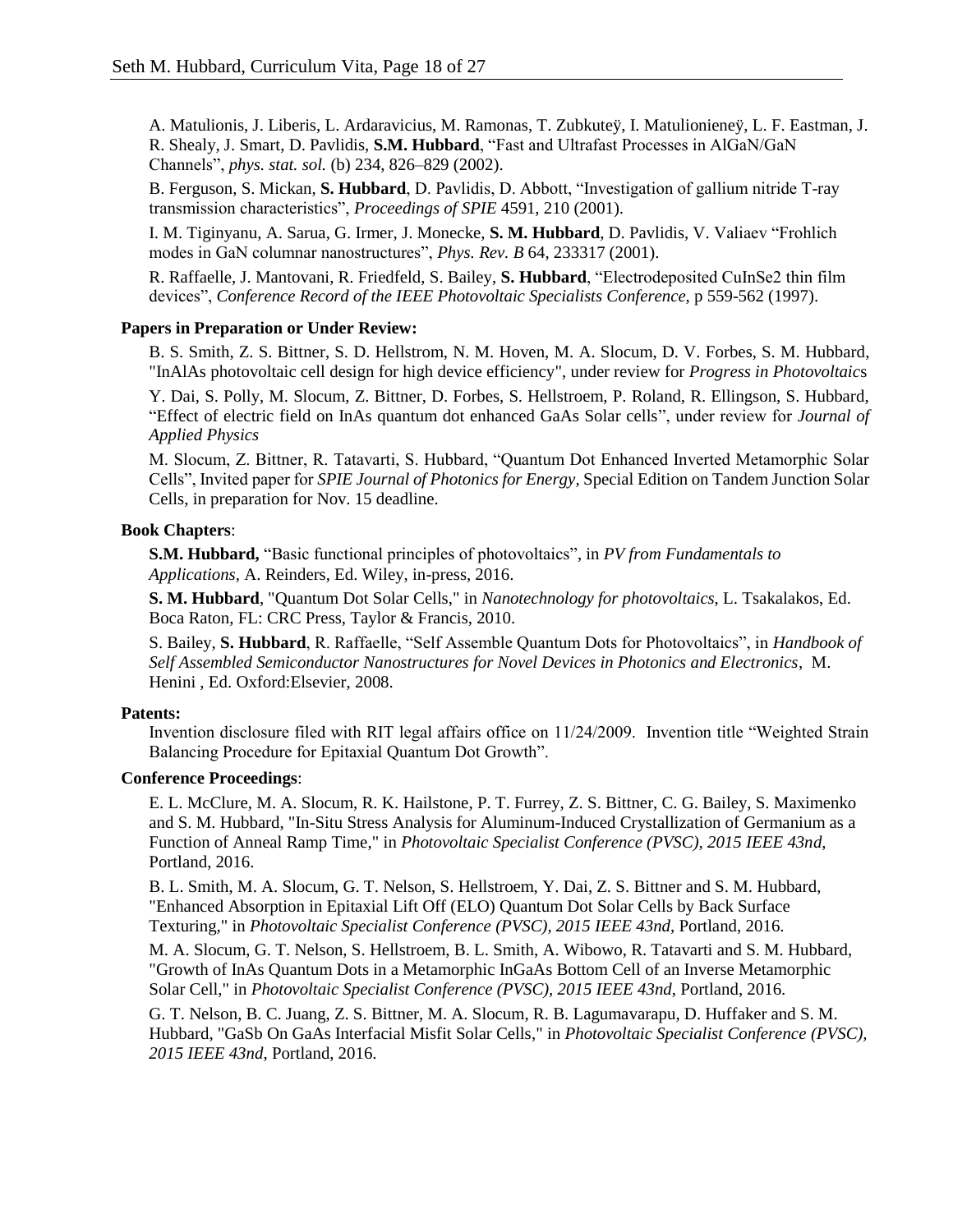Y. Dai, M. A. Slocum, Z. S. Bittner, S. Hellstroem, D. V. Forbes, and S. M. Hubbard, "Optimization of Wide-Bandgap Quantum Dot Solar Cell," in *Photovoltaic Specialist Conference (PVSC), 2015 IEEE 43nd*, Portland, 2016.

Z. S. Bittner, M. A. Slocum, G. T. Nelson, T. Tatavarti and S. M. Hubbard, "Novel InAs/GaAs QD Subcell Design for Radiation Hard 3-J ELO IMM Solar Cell," in *Photovoltaic Specialist Conference (PVSC), 2015 IEEE 43nd*, Portland, 2016.

C. G. Bailey, D. V. Forbes, M. P. Lumb, R. Hoheisel, M. Gonzalez, S. M. Hubbard, L. C. Hirst, K. Schmeider, M. K. Yakes, P. P. Jenkins, and R. J. Walters, "Investigation of InAlGaAs / InGaAs Quantum Well Solar Cells," in *Photovoltaic Specialist Conference (PVSC), 2015 IEEE 42nd*, New Orleans, 2015.

Y. Dai, S. Polly, S. Hellstroem, D. V. Forbes, and S. M. Hubbard, "Carrier Collection in Quantum Dots Solar Cells with Barrier Modification," in *Photovoltaic Specialist Conference (PVSC), 2015 IEEE 42nd*, 2015.

S. Hubbard, S. Hellstroem, Z. Bittner, R. Laghumavarapu, and D. Huffaker, "Intermediate Band Solar Cell Design using InAs quantum dots in AlAsSb Cladding," in *Photovoltaic Specialist Conference (PVSC), 2015 IEEE 42nd*, 2015.

E. L. McClure, Z. S. Bittner, M. A. Slocum, D. V. Forbes, and S. M. Hubbard, "Modeling of Effects of Using Polycrystalline Substrates for Low Cost III-V Photovoltaics," in *Photovoltaic Specialist Conference (PVSC), 2015 IEEE 42nd*, 2015.

S. J. Polly, M. A. Slocum, S. Hellstroem, D. V. Forbes, and S. M. Hubbard, "Investigation of State-Filling and Carrier Collection of Doped InAs QDs through Direct Absorption Measurement," in *Photovoltaic Specialist Conference (PVSC), 2015 IEEE 42nd*, New Orleans, 2015.

S.-i. Sato, K. J. Schmieder, S. M. Hubbard, D. V. Forbes, J. H. Warner, T. Ohshima, and R. J. Walters, " Defects in GaAs Solar Cells with InAs Quantum Dots Created by Proton Irradiation," in *Photovoltaic Specialist Conference (PVSC), 2015 IEEE 42nd*, 2015.

K. J. Schmieder, M. P. Lumb, M. K. Yakes, M. Gonzalez, P. D. Cunningham, A. Khachatrian, M. F. Bennett, L. C. Hirst, N. A. Kotulak, Z. Pulwin, C. G. Bailey, S. M. Hubbard, J. S. Melinger, C. W. Ebert, and R. J. Walters, "Analysis of GaAs Photovoltaic Device Losses at High MOCVD Growth Rates," in *Photovoltaic Specialist Conference (PVSC), 2015 IEEE 42nd*, 2015.

B. L. Smith, Z. S. Bittner, S. D. Hellstroem, M. A. Slocum, D. V. Forbes, and S. M. Hubbard, "InAlAs Solar Cells Grown by Alternative MOVPE Precursors," in *Photovoltaic Specialist Conference (PVSC), 2015 IEEE 42nd*, 2015.

M. A. Slocum, D. V. Forbes, and S. M. Hubbard, "Modeling nipi solar cells under concentration accounting for state filling effects," in *Proc. SPIE 9358, Physics, Simulation, and Photonic Engineering of Photovoltaic Devices IV*, 2015, pp. 93580K-1 to 93580K-6.

C. G. Bailey, R. Hoheisel, M. Gonzalez, D. V. Forbes, M. P. Lumb, **S. M. Hubbard**, D. A. Scheiman, L. C. Hirst, K. J. Schmieder, S. R. Messenger, B. D. Weaver, C. D. Cress, J. Warner, M. K. Yakes, P. P. Jenkins, and R. J. Walters, "Radiation Effects on InAlGaAs / InGaAs Quantum Well Solar Cells " in *Photovoltaic Specialists Conference (PVSC), 2014 IEEE 40th*, 2014, pp. 2871-2874.

Z. S. Bittner, R. B. Laghumavarapu, S. Hellstroem, D. Huffaker, B. Liang, and **S. M. Hubbard**, "Experimental Examination of an InAs/GaAs(Sb)/AlAsSb Quantum Dot Approach to the Intermediate Band Solar Cell " in *Photovoltaic Specialists Conference (PVSC), 2014 IEEE 40th*, 2014, pp. 3488- 3491.

Brittany L. Smith, Staffan D. Hellstroem, George T. Nelson, Zachary S. Bittner, Michael A. Slocum, David V. Forbes, and **S. M. Hubbard**, "Characterization of InAlAs Solar Cells Grown by OMVPE," in *Photovoltaic Specialists Conference (PVSC), 2014 IEEE 40th*, 2014, pp. 3488-3491.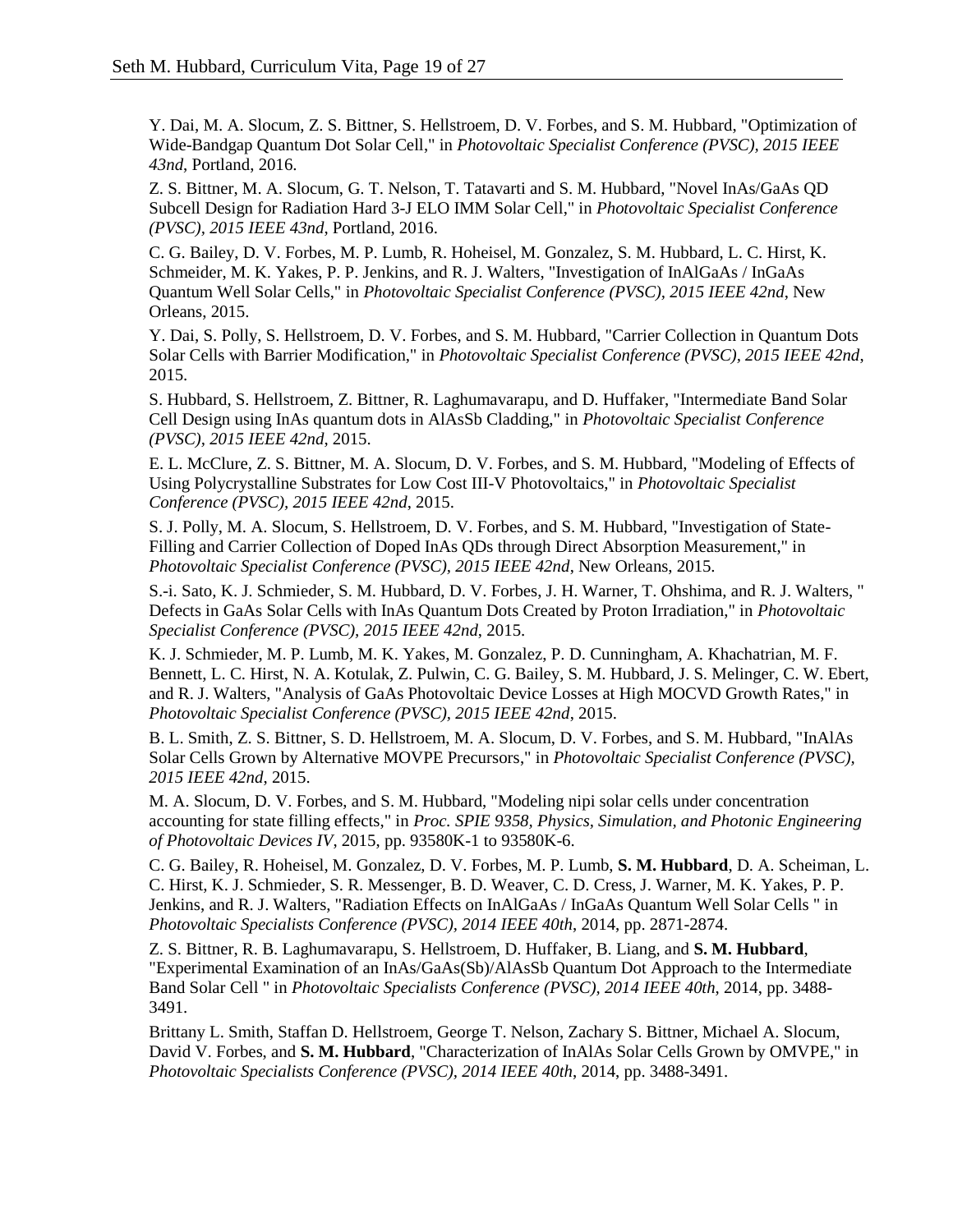P. S. Ericksen, A. Howard, D. M. Wilt, **S. Hubbard**, and B. Richards, "Thermal Survivability Characterization of Quantum Dot Multi-Junction Photovoltaic Cells," in *Photovoltaic Specialists Conference (PVSC), 2014 IEEE 40th*, 2014, pp. 3488-3491.

D. V. Forbes, Y. Dai, S. J. Polly, C. G. Bailey, S. D. Hellstroem, and **S.M. Hubbard**, "The Effect of Barrier Composition on Quantum Dot Solar Cell Performance," in *Photovoltaic Specialists Conference (PVSC), 2014 IEEE 40th*, 2014, pp. 3488-3491.

S. Hellstroem and **S. M. Hubbard**, "Drift-diffusion simulations of InAs/AlAsSb quantum dot intermediate-band solar cells," in *Photovoltaic Specialists Conference (PVSC), 2014 IEEE 40th*, 2014, pp. 0491-0494.

**S. M. Hubbard**, S.-i. Sato, K. Schmieder, W. Strong, C. Bailey, D. V. Forbes, R. Hoheisel, and R. Walters, "Impact of Nanostructures and Radiation Environment on Defect Levels in III-V Solar Cells," in *Photovoltaic Specialists Conference (PVSC), 2014 IEEE 40th*, 2014, pp. 0491-0494.

M. P. Lumb, M. Meitl, J. Wilson, S. Bonafede, S. Burroughs, D. V. Forbes, C. G. Bailey, N. M. Hoven, M. Gonzalez, R. Hoheisel, M. K. Yakes, S. J. Polly, **S. M. Hubbard**, and R. J. Walters, "Development of InGaAs Solar Cells for >44% Efficient Transfer-Printed Multi-junctions," in *Photovoltaic Specialists Conference (PVSC), 2014 IEEE 40th*, 2014, pp. 0491-0494.

G. T. Nelson, Z. S. Bittner, Brittany Smith, D. F. Forbes, and **S. M. Hubbard**, "Study of deep levels in InAlAsSb grown via MOCVD," in *Photovoltaic Specialists Conference (PVSC), 2014 IEEE 40th*, 2014, pp. 1168-1173.

S. J. Polly, S. Hellström, D. V. Forbes, and **S. M. Hubbard**, "Effects of Doping on Carrier Confinement in InAs QD Solar Cells," in *Photovoltaic Specialists Conference (PVSC), 2014 IEEE 40th*, 2014, pp. 1089-1091.

K. J. Schmieder, M. K. Yakes, C. G. Bailey, Z. Pulwin, M. P. Lumb, L. C. Hirst, M. Gonzalez, **S. M. Hubbard**, C. Ebert, and R. J. Walters, "Analysis of GaAs Solar Cells at High MOCVD Growth Rates," in *Photovoltaic Specialists Conference (PVSC), 2014 IEEE 40th*, 2014, pp. 2130-2133.

M. A. Slocum, D. V. Forbes, A. J. Grede, N. M. Hoven, and **S. M. Hubbard**, "Improving Epitaxial Regrowth Interfaces as a Means of Improving Doping Superlattice Solar Cell Performance," in *Photovoltaic Specialists Conference (PVSC), 2014 IEEE 40th*, 2014, pp. 0102-0106.

Y. Dai, S. Polly, S. Hellstroem, D. V. Forbes, and S. M. Hubbard, "Electric field effect on carrier escape from InAs/GaAs quantum dots solar cells," in *Photovoltaic Specialist Conference (PVSC), 2014 IEEE 40th*, 2014, pp. 3492-3497.

Y. Dai, S. Polly, S. Hellström, K. Driscoll, D. V. Forbes, P. J. Roland, R. J. Ellingson, **S. M. Hubbard** "Effects of electric field on thermal and tunneling carrier escape in InAs/GaAs quantum dot solar cells," in *Proc. SPIE 8981, Physics, Simulation, and Photonic Engineering of Photovoltaic Devices III*, 2014, pp. 898106-6.

M. A. Slocum, D. V. Forbes, and **S. M. Hubbard**, "Enhancement of radiation tolerance with the use of a doping superlattice solar cell," in *Proc. SPIE 8981, Physics, Simulation, and Photonic Engineering of Photovoltaic Devices III*, 2014, pp. 89810V-7.

J. G. J. Adams, V. C. Elarde, G. Hillier, C. Stender, F. Tuminello, A. Wibowo, C. Youtsey, Z. Bittner, **S. M. Hubbard**, E. B. Clark, M. F. Piszczor, and M. Osowski, "Improved radiation resistance of epitaxial lift-off inverted metamorphic solar cells," in *Photovoltaic Specialists Conference (PVSC), 2013 IEEE 39th*, 2013, pp. 3229-3232.

M. F. Bennett, Z. S. Bittner, D. V. Forbes, R. Tatavarti, A. Wibowo, N. Pan, K. Chern, and **S. M. Hubbard**, "Alpha radiation effects on n-i-p quantum dot epitaxial lift-off solar cells," in *Photovoltaic Specialists Conference (PVSC), 2013 IEEE 39th*, 2013, pp. 2784-2789.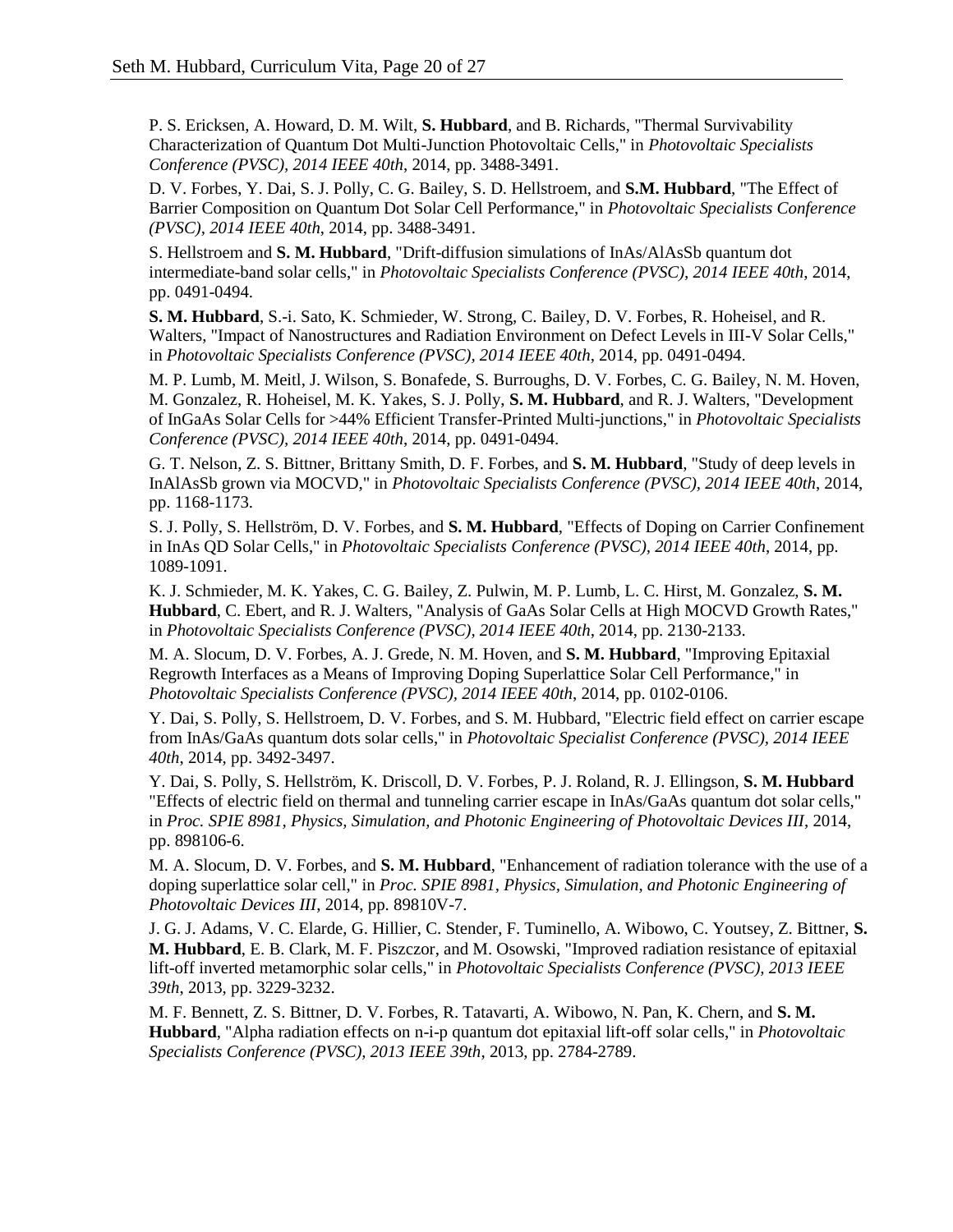Z. S. Bittner, S. Spencer, A. Terrinoni, and **S. M. Hubbard**, "A study on hybrid organic/silicon heterojunction solar cells," in *Photovoltaic Specialists Conference (PVSC), 2013 IEEE 39th*, 2013, pp. 0997-1002.

Y. Dai, S. Hellstroem, S. Polly, J. Hatakeyama, D. Forbes, and **S. Hubbard**, "Optical study of carrier transport in InAs/GaAs quantum dots solar cell," in *Photovoltaic Specialists Conference (PVSC), 2013 IEEE 39th*, 2013, pp. 0271-0276.

D. V. Forbes, C. Bailey, S. J. Polly, A. Podell, and **S. M. Hubbard**, "The effect of GaAs capping layer thickness on quantum dot solar cell performance," in *Photovoltaic Specialists Conference (PVSC), 2013 IEEE 39th*, 2013, pp. 3203-3207.

R. B. Laghumavarapu, B. L. Liang, Z. Bittner, T. S. Navruz, **S. M. Hubbard**, A. Norman, and D. L. Huffaker, "GaSb/InGaAs quantum dot-well solar cells," in *Photovoltaic Specialists Conference (PVSC), 2013 IEEE 39th*, 2013, pp. 0292-0295.

B. C. Richards, L. Yong, P. Patel, D. Chumney, P. R. Sharps, C. Kerestes, D. Forbes, K. Driscoll, A. Podell, and **S. Hubbard**, "Performance and radiation resistance of quantum dot multi-junction solar cells," in *Photovoltaic Specialists Conference (PVSC), 2013 IEEE 39th*, 2013, pp. 0158-0161.

M. A. Slocum, D. V. Forbes, M. H. Bohra, and **S. M. Hubbard**, "An evaluation of fabrication methods for doping superlattice devices," in *Photovoltaic Specialists Conference (PVSC), 2013 IEEE 39th*, 2013, pp. 1727-1732.

K. Driscoll, M. Bennett, S. Polly, D. V. Forbes, and **S. M. Hubbard**, "Investigation of the design parameters of quantum dot enhanced III-V solar cells," in *Proc. SPIE vol. 8620: Physics, Simulation, and Photonic Engineering of Photovoltaic Devices II*, A. Freundlich and J. F. Guillemoles, Eds., ed, 2013, p. 86200L.

C. Kerestes, D. V. Forbes, C. D. Cress, B. C. Richards, W. T. Lotshaw, S. D. LaLumondiere, E. Fernandez, Y. Lin, P. Sharps, and **S. M. Hubbard**, "Investigation of carrier collection from QD TJSCs," in *Proc. SPIE vol. 8620: Physics, Simulation, and Photonic Engineering of Photovoltaic Devices II*, A. Freundlich and J. F. Guillemoles, Eds., ed, 2013, p. 86200W.

M. A. Slocum, D. V. Forbes, M. H. Bohra, and **S. M. Hubbard**, "Characterization of radiation tolerance in doping superlattice solar cells," in *Proc. SPIE vol. 8620: Physics, Simulation, and Photonic Engineering of Photovoltaic Devices II*, A. Freundlich and J. F. Guillemoles, Eds., ed, 2013, p. 86200Y.

B. C. Richards, L. Yong, P. Pate, D. Chumney, P. R. Sharps, C. Kerestes, D. Forbes, K. Driscoll, A. Podell, and **S. Hubbard**, "Bandgap optimization of lattice matched triple junction solar cells by incorporation of InAs quantum dots," in *Photovoltaic Specialists Conference (PVSC), 2012 38th IEEE*, 2012, pp. 002797-002800.

Fedoseyev, T. Bald, M. Turowski, A. Raman, C. Cress, R. Walters, J. Warner, and **S. Hubbard**, "Radiation effect models in solar cells - Comparison of simulations with experimental data," *in Photovoltaic Specialists Conference (PVSC), 2012 38th IEEE*, 2012, pp. 002801-002806.

M. A. Slocum, D. V. Forbes, and **S. M. Hubbard**, "Invited: Characterization of a Quantum Dot nipi Photovoltaic Device," in *Photovoltaic Specialists Conference (PVSC), 2012 38th IEEE*, 2012, pp. 1-6.

S. J. Polly, Z. S. Bittner, C. G. Bailey, Y. Dai, D. V. Forbes, and **S. M. Hubbard**, "Low Temperature Analysis of Quantum Dot Solar Cells," in *Photovoltaic Specialists Conference (PVSC), 2012 38th IEEE*, 2012, pp. 1-6.

C. Kerestes, D. V. Forbes, Z. Bittner, S. Polly, Y. Lin, B. Richards, P. Sharps, and **S. Hubbard**, "Strain Effects on Radiation Tolerance of Quantum Dot Solar Cells," in *Photovoltaic Specialists Conference (PVSC), 2012 38th IEEE*, 2012, pp. 1-6.

**S. M. Hubbard**, A. Podell, M. Bennett, M. Slocum, and D. Forbes, "Optimization of Growth and Device Performance for InAs Quantum Dot Solar Cells," in *Photovoltaic Specialists Conference (PVSC), 2012 38th IEEE*, 2012, pp. 1-6.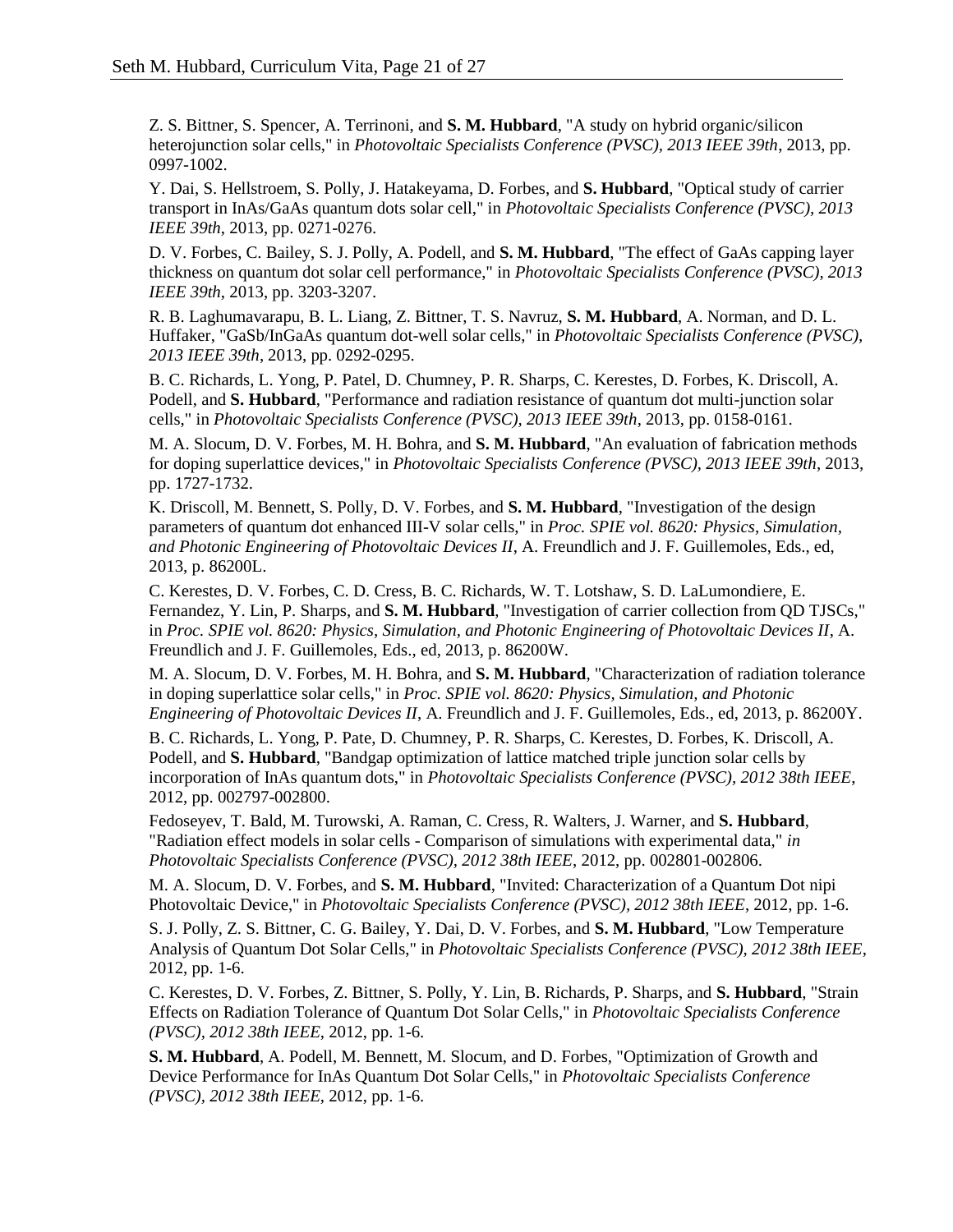D. Forbes, C. G. Bailey, S. Polly, Z. Bittner, C. Kerestes, M. Slocum, and **S. M. Hubbard**, "Correlation Between Quantum Dot Morphology and Photovoltaic Performance," in *Photovoltaic Specialists Conference (PVSC), 2012 38th IEEE*, 2012, pp. 1-6.

K. Driscoll and **S. Hubbard**, "Modeling the optical and electrical response of nanostructured III-V solar cells," in *Photovoltaic Specialists Conference (PVSC), 2012 38th IEEE*, 2012, pp. 1-6.

Y. Dai, C. G. Bailey, C. Kerestes, D. V. Forbes, and **S. M. Hubbard**, "Investigation of Carrier Escape Mechanism in InAs/GaAs Quantum Dot Solar Cells," in *Photovoltaic Specialists Conference (PVSC), 2012 38th IEEE*, 2012, pp. 1-6.

Z. Bittner, D. V. Forbes, C. G. Bailey, M. A. Slocum, C. Kerestes, and **S. M. Hubbard**, "Characterization of InGaP Heterojunction Emitter Quantum Dot Solar Cells," in *Photovoltaic Specialists Conference (PVSC), 2012 38th IEEE*, 2012, pp. 1-6.

M. A. Slocum, D. V. Forbes, and **S. M. Hubbard**, "Interface quality enhancement of the epitaxial regrowth process for *nipi* photovoltaic devices," in *Physics and Simulation of Optoelectronic Devices XX*, San Francisco, California, USA, 2012, pp. 82561B-8.

S. J. Polly, C. G. Bailey, Z. S. Bittner, Y. Dai, E. G. Fernandez, and **S. M. Hubbard**, "Spectroscopic analysis of InAs quantum dot solar cells," in *Physics and Simulation of Optoelectronic Devices XX*, San Francisco, California, USA, 2012, pp. 825615-6.

C. Kerestes, D. Forbes, C. G. Bailey, J. Spann, B. Richards, P. Sharps, and **S. Hubbard**, "Radiation effects on quantum dot enhanced solar cells," in *Physics and Simulation of Optoelectronic Devices XX*, San Francisco, California, USA, 2012, pp. 82561I-10.

S. J. Polly, Z. Bittner, M. Bennett, R. Raffaelle, and **S. Hubbard**, "Development of a Multi-Source Solar Simulator for Spatial Uniformity and Close Spectral Matching to AM0 and AM1.5," in Photovoltaic Specialists Conference (PVSC), 2011 37th IEEE, 2011, pp. 1-6.

C. Mackos, D. Forbes, C. G. Bailey, S. J. Polly, and **S. Hubbard**, "GaAs Substrate Misorientation and the Effect on InAs Quantum Dot Critical Thickness," in Photovoltaic Specialists Conference (PVSC), 2011 37th IEEE, 2011, pp. 1-6.

C. Kerestes, D. Forbes, P. Sharps, P. Patel, and J. Spann, **S. Hubbard,** " Investigation of Quantum Dot Enhanced Triple Junction Solar Cells," in Photovoltaic Specialists Conference (PVSC), 2011 37th IEEE, 2011, pp. 1-6.

Z. Bittner, D. Forbes, M. Nesnidal, and **S. Hubbard**, "GaP Solar Cells with InGaP Quantum Wells for High Temperature Applications " in Photovoltaic Specialists Conference (PVSC), 2011 37th IEEE, 2011, pp. 1-6.

M. A. Slocum, D. V. Forbes, C. D. Cress, S. Polly, and **S. M. Hubbard**, "Simulation of nipi photovoltaic devices," in *Physics and Simulation of Optoelectronic Devices XIX*, San Francisco, California, USA, 2011, pp. 793305-10.

C. G. Bailey, D. V. Forbes, R. P. Raffaelle, and **S. M. Hubbard**, "Investigation of spectral responsivity of InAs QD-embedded GaAs solar cells," in *Physics and Simulation of Optoelectronic Devices XIX*, San Francisco, California, USA, 2011, pp. 793313-7.

S. J. Polly, M. L. Harris, Z. Bittner, C. R. Plourde, C. G. Bailey, D. V. Forbes, and **S. M. Hubbard**, "Effect of cell size on GaAs concentrators with InAs quantum dots," in *Photovoltaic Specialists Conference (PVSC), 2010 35th IEEE*, 2010, pp. 002057-002061.

**S. M. Hubbard**, C. Plourde, Z. Bittner, C. G. Bailey, M. Harris, T. Bald, M. Bennett, D. V. Forbes, and R. Raffaelle, "InAs quantum dot enhancement of GaAs solar cells," in *Photovoltaic Specialists Conference (PVSC), 2010 35th IEEE*, 2010, pp. 001217-001222.

D. V. Forbes, **S. M. Hubbard**, C. Bailey, S. Polly, J. Andersen, and R. Raffaelle, "III-V quantum dot enhanced photovoltaic devices," in *Next Generation (Nano) Photonic and Cell Technologies for Solar Energy Conversion*, San Diego, California, USA, 2010, pp. 77720C-10.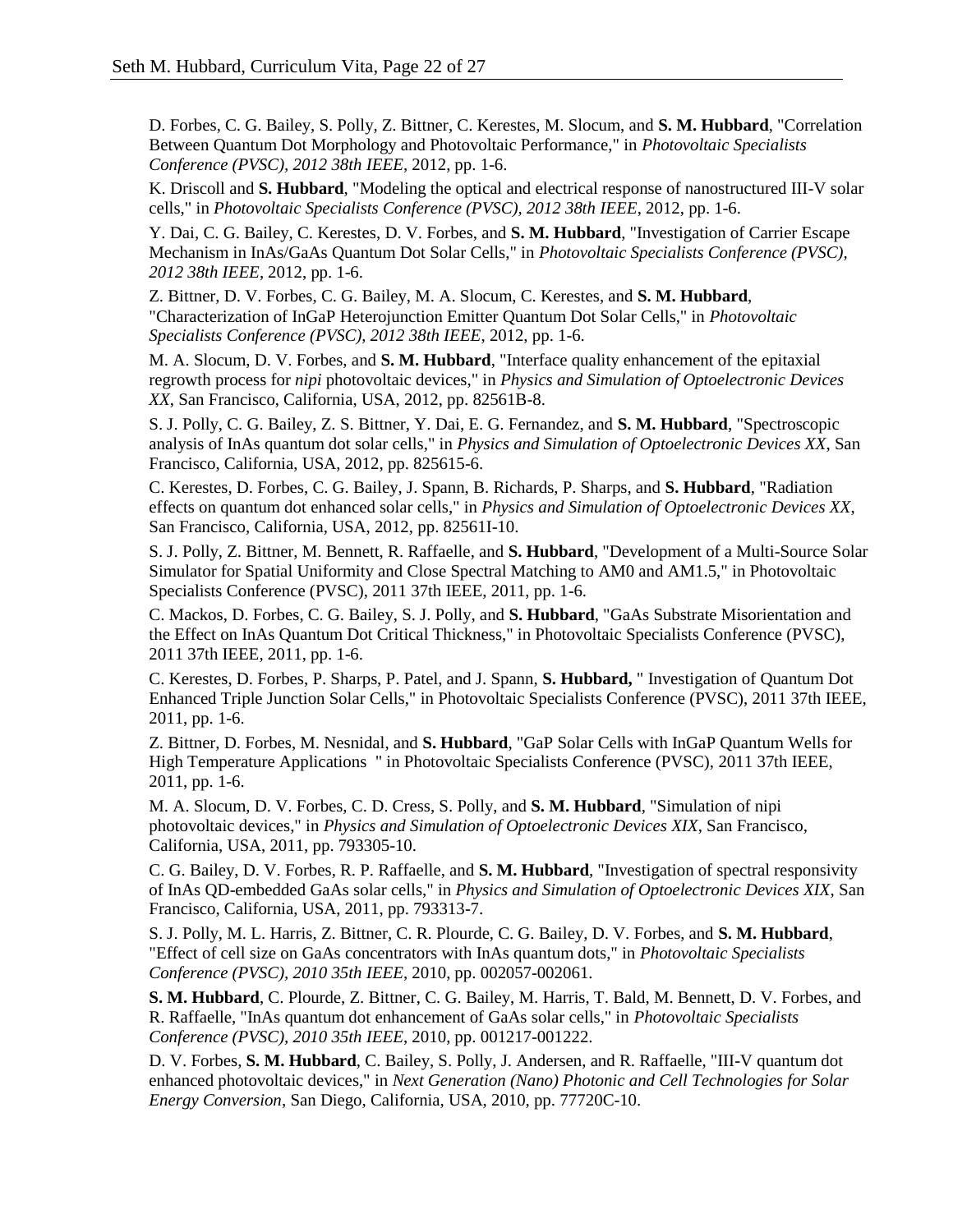D. V. Forbes, C. G. Bailey, S. Polly, C. Plourde, J. Okvath, **S. M. Hubbard**, and R. P. Raffaelle, "Substrate orientation effects on quantum dot enhanced GaAs solar cells," in *Photovoltaic Specialists Conference (PVSC), 2010 35th IEEE, 2010*, pp. 001804-001807.

I. Fedoseyev, M. Turowski, A. Raman, E. W. Taylor, **S. Hubbard**, S. Polly, and A. A. Balandin, "Investigation and modeling of space radiation effects in quantum dot solar cells," in *Photovoltaic Specialists Conference (PVSC), 2010 35th IEEE*, 2010, pp. 002533-002536.

G. Bailey, S. J. Polly, J. Okvath, D. V. Forbes, C. D. Cress, **S. M. Hubbard**, and R. P. Raffaelle, "Temperature dependent photoluminescence spectroscopy of InAs/GaAs solar cells," in *Photovoltaic Specialists Conference (PVSC), 2010 35th IEEE*, 2010, pp. 000364-000369.

I. Fedoseyev, M. Turowski, A. Raman, E. W. Taylor, **S. Hubbard**, S. Polly, Q. Shao, and A. A. Balandin, "Space radiation effects modeling and analysis of quantum dot based photovoltaic cells," in *Nanophotonics and Macrophotonics for Space Environments III*, San Diego, CA, USA, 2009, pp. 746705-10.

Jamie R. Gardner, Eric K. Albers, Chris G. Bailey, **Seth M. Hubbard**, Ryne P. Raffaelle, "Thermal and spectroscopic characterization of quantum dot-enhanced solar cells", Proc. of 34th IEEE Photovoltaic Specialists Conference, vol. 1, pp. 1-6 (2009).

Michael L Harris, **Seth M Hubbard**, Michael S Kassis, Stephen J Polly, Christopher G Bailey, Paul R Jarosz, "Electroplating as Economical Means to Lower Series Resistance in GaAs Concentrator Solar Cells", Proc. of 34th IEEE Photovoltaic Specialists Conference, vol. 1, pp. 1-6 (2009).

David V Forbes, Chris G Bailey, Stephen Polly, **Seth M Hubbard**, Ryne P Raffaelle, William F Maurer, "The Effect of Te as a Surfactant on OMVPE of InAs Quantum Dots", Proc. of 34th IEEE Photovoltaic Specialists Conference, vol. 1, pp. 1-6 (2009).

Cory D. Cress, **Seth M. Hubbard**, Christopher G. Bailey, Ryne P. Raffaelle, Scott R. Messenger, Robert J. Walters, David V. Forbes, "Analysis of Strain Compensated GaAs-based InAs QD Solar Cells", Proc. of 34th IEEE Photovoltaic Specialists Conference, vol. 1, pp. 1-6 (2009).

Christopher G. Bailey, Ryan Aguinaldo, Cory D. Cress, Stephen J. Polly, David V. Forbes, **Seth M. Hubbard**, Ryne P. Raffaelle, "Effect of barrier thickness on InAs QD / GaAs solar cells", Proc. of 34th IEEE Photovoltaic Specialists Conference, vol. 1, pp. 1-6 (2009).

**Seth M. Hubbard**, Christopher Bailey, Stephen Polly, Ryan Aguinaldo, David Forbes, Ryne Raffaelle, "Characterization of Quantum Dot Enhanced Solar Cells for Concentrator PV", Proc. of 34th IEEE Photovoltaic Specialists Conference, vol.1, pp. 1-6 (2009).

S. Bailey, J. McNatt, R. Raffaelle, **S. Hubbard**, D. Forbes, L. Fritzenmeier, and W. Maurer, "The future of space photovoltaics," in *Photovoltaic Specialists Conference (PVSC), 2009 34th IEEE*, 2009, pp. 001909-001913.

**S. M. Hubbard**, C. Bailey, C. D. Cress, S. Polly, J. Clark, D. V. Forbes, R. P. Raffaelle, S. G. Bailey, D. M. Wilt, "Short circuit current enhancement of GaAs solar cells using strain compensated InAs quantum dots", *Proc. of 33rd IEEE Photovoltaic Specialists Conf.* 1, pp. 1-6 (2008).

D. Cress, C. G. Bailey, **S. M. Hubbard**, D. M. Wilt, S. G. Bailey, and R. P. Raffaelle, "Radiation effects on strain compensated quantum dot solar cells," in *Photovoltaic Specialists Conference, 2008. PVSC '08. 33rd IEEE*, 2008, pp. 1-6.

S. G. Bailey, D. M. Wilt, J. S. McNatt, L. Fritzenmeier, **S. M. Hubbard**, C. G. Bailey, and R. P. Raffaelle, "Thin film poly III-V space solar cells," in *Photovoltaic Specialists Conference, 2008. PVSC '08. 33rd IEEE*, 2008, pp. 1-5.

**S.M. Hubbard**, D. Wilt, S. Bailey, D. Byrnes, R. Raffaelle, "OMVPE Grown InAs Quantum Dots for Application in Nanostructured Photovoltaics", Proc. of the IEEE World Conference on Photovoltaic Energy Conversion, 2006, pp. 118-121.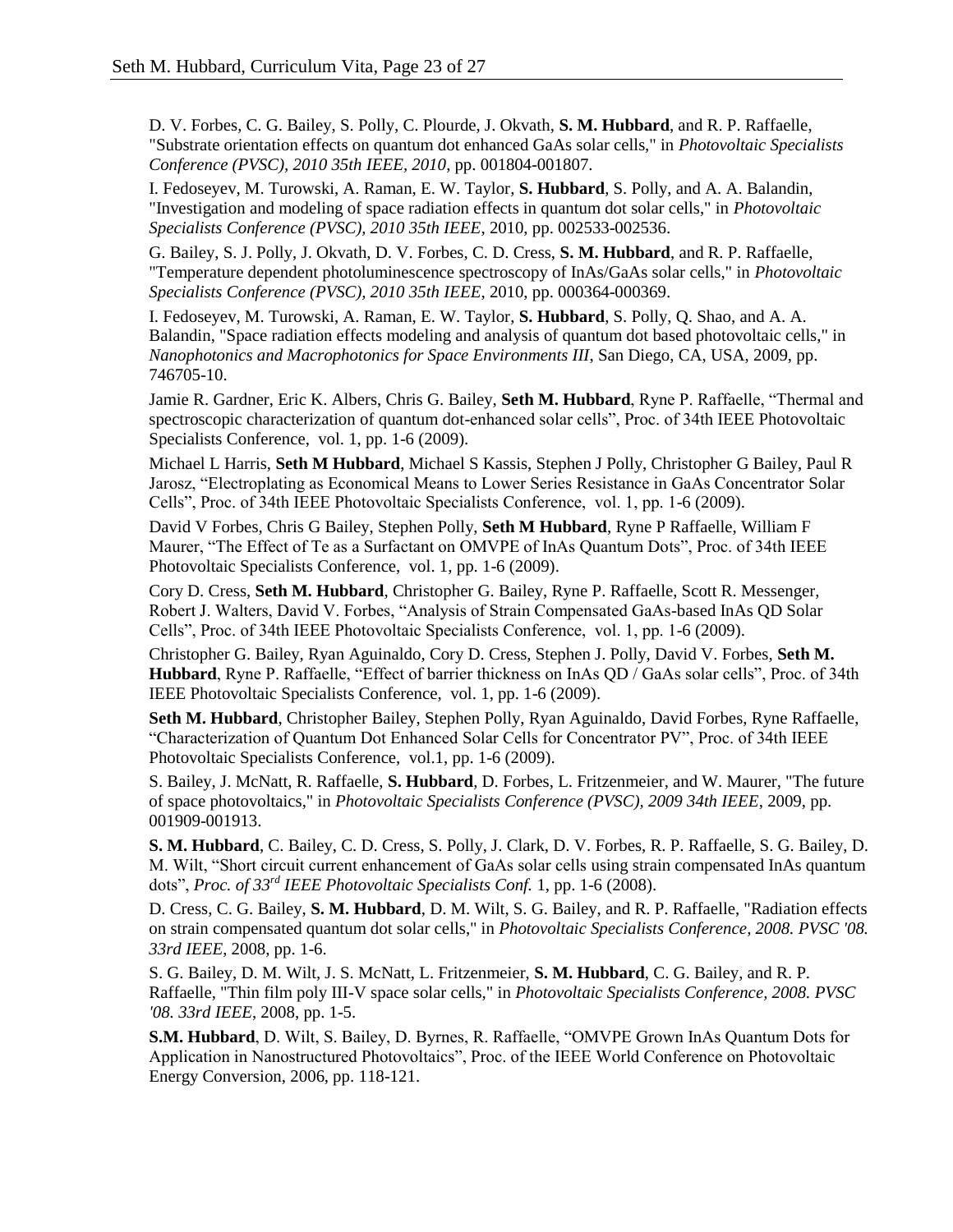**S.M. Hubbard**, G. Zhao, D. Pavlidis, W. Sutton, E. Cho, "Optimization of GaN Channel Conductivity in AlGaN/GaN HFET Structures Grown by OMVPE", Mater. Res. Soc. Symp. Proc. 831, E11.11.1 (2004).

C. Chelli, D. Cui, **S.M. Hubbard**, A. Eisenbach, D. Pavlidis, S.K. Krawczyk, B. Sermage, "Minority carrier lifetime in MOCVD-grown C- and Zn-doped InGaAs" Conference Proceedings. Eleventh International Conference on Indium Phosphide and Related Materials (IPRM'99), 1999, p 127-30.

**S.M. Hubbard**, M. Tabib-Azar, S. Bailey, G. Rybicki, P. Neudeck, R. Raffaelle, "Effect of crystal defects on minority carrier diffusion lengths in 6H SiC", Conference Record of the IEEE Photovoltaic Specialists Conference (PVSC), 1997, p 975-978.

### **Invited Talks**:

"Performance Enhancement in QD Solar Cells using Epitaxial Lift Off and Periodic Texturing", 2016 Space Power Workshop, Manhattan Beach Marriott, CA, April 2016.

"Novel Materials and Nanostructures for Photovoltaic Energy Conversion", Saint John Fisher, Rochester, NY, March 2015.

"Novel Materials and Nanostructures for Photovoltaic Energy Conversion", SUNY Geneseo, Geneseo, NY, Feb. 2015.

"Novel Materials and Nanostructures for Photovoltaic Energy Conversion", Tufts University, Boston, MA, Dec. 2014.

"Study of InAs Quantum Dots in a AlAsSb Matrix for Intermediate Band Solar Cell Application",  $6<sup>th</sup>$ World Conference on Photovoltaic Energy Conversion, Kobe, Japan, November 2014.

"Novel Materials and Nanostructures for Photovoltaic Energy Conversion", South Dakota School of Mines and Technology, Rapid City, SD, April 2014.

"Novel Materials and Nanostructures for Photovoltaic Energy Conversion", University of Oklahoma, Norman, OK, March 2014.

"Single and Multi-junction Quantum Dot Solar Cells", University of Massachusetts Lowell, Feb. 2014.

"Single and Multi-junction Quantum Dot Solar Cells", University of Delaware, Jan. 2014.

"Absorption Enhancement and Dark Current Reduction in Quantum Dot Solar Cells", JSAP-MRS Joint Symposia, Kobe, Japan, September 17, 2013.

"Single and Multi-junction Quantum Dot Solar Cells", 4th International Workshop on Quantum Nanostructure Solar Cells, Dec. 4-5, 2012, Kobe, Japan.

"Absorption Enhancement and Dark Current Reduction in Quantum Dot Solar Cells", MRS Fall Meeting, Boston, MA, December 1, 2012.

"Optimization of Growth and Device Performance for InAs Quantum Dot Solar Cells", 39th International Symposium on Compound Semiconductors, August 27-30, 2012, Santa Barbara, CA

"Analysis of Multi Junction Solar Cells with a Quantum Dot Enhanced Middle Junction", Space Power Workshop, Los Angeles, CA 4/17/2012.

"Voltage Improvement in InAs Quantum Dot Solar Cells", SPIE Photonics West, San Francisco, CA, 1/23/2012

"GaAs Substrate Misorientation and the Effect on InAs Quantum Dot Solar Cells" SPRAT Cleveland, OH 9/21/2011

"Next Generation Solar Cells", Rochester Optical Society, Rochester, NY, 11/22/2012.

"Quantum dot photovoltaics for space power application", Space Power Workshop, Los Angelses, April 19-21, 2011.

"InAs Quantum Dot Solar Cells", NREL Quantum Dot Workshop, Golden, CO, February 7, 2011.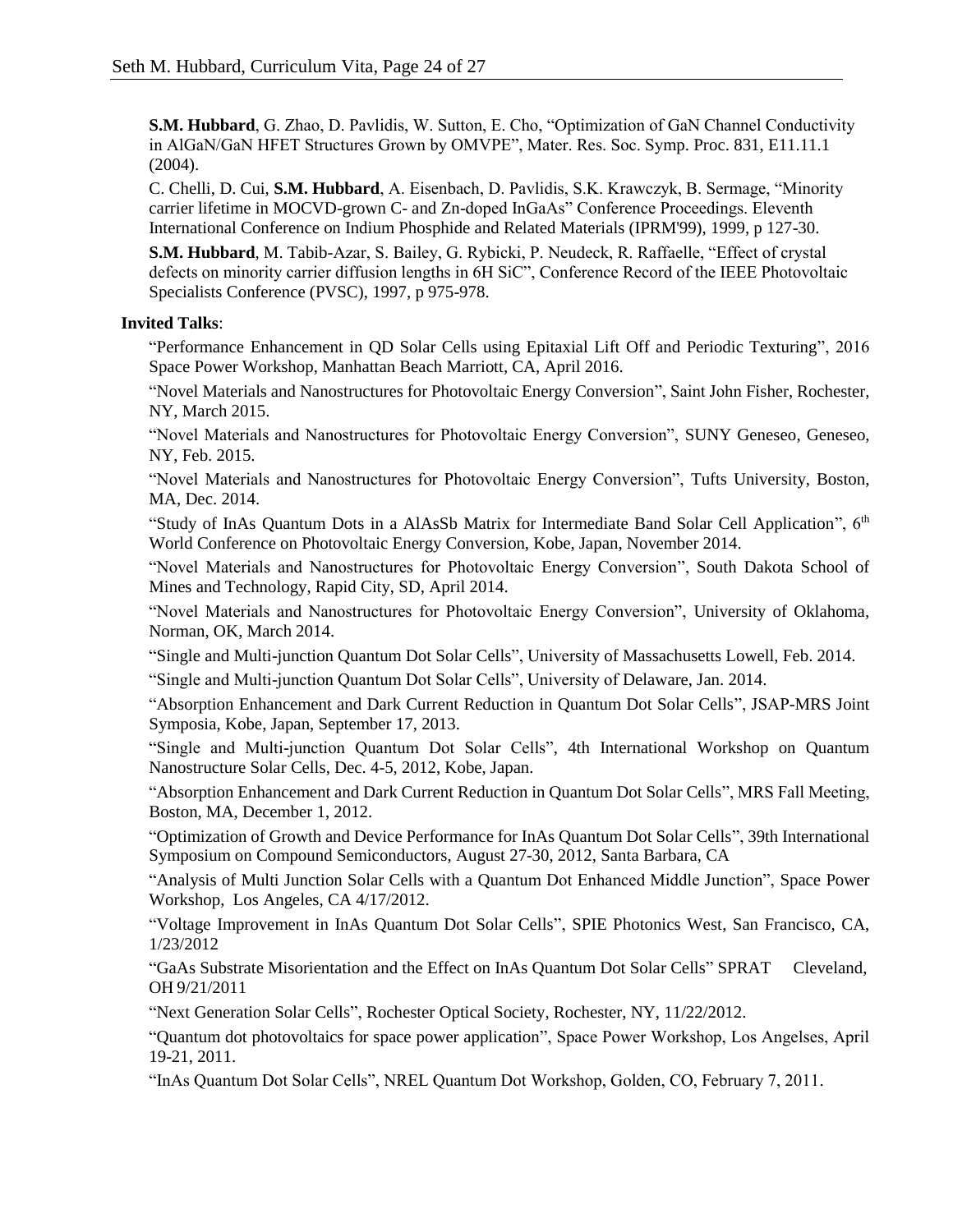"Epitaxial grown quantum dots for photovoltaic application", XIX International Materials Research Congress, Cancun, Mexico, August 16-19, 2010.

"Characterization of Quantum Dot Enhanced Solar Cells under Solar Concentration", SPRAT XXI, Cleveland, OH, October 6 2009.

"Future of Nanostructured Photovoltaics", Electronic Materials Conference, Penn State, PA, 2009.

"Application of Quantum Dot Photovoltaics", Miami University of Ohio, Feb. 14 2009.

"Short circuit current enhancement of GaAs solar cells using strain compensated InAs quantum dots",  $33<sup>rd</sup>$ Photovoltaic Specialist Conference, San Diego, May 2008.

"Third Generation Photovoltaics", RIT Microelectronics Engineering Seminar Series, September 2008.

"Third Generation Photovoltaics", University of Rochester Materials Research Society, April 2008.

"Nanomaterials for Space Power", Society for the Advancement of Material and Process Engineering, Cincinnati, OH, October 2007.

"Workshop on Nanostructured Photovoltaics", Space Photovoltaics Research and Technology (SPRAT), Cleveland, OH, September 2007.

### **Published Abstracts**:

**Seth M. Hubbard**, Michael A. Slocum, Brittany L. Smith, Zachary Bittner, George Nelson, David V. Forbes, "Growth of InAlAs and InAlAsSb by MOVPE for photovoltaic applications", *18th International Conference on Metal Organic Vapor Phase Epitaxy*, San Diego, CA, July12, 2016

**Seth Hubbard**, Yushuai Dai, Stephen Polly, Staffan Hellström, David V. Forbes, "Investigation of Carrier Collection in InAs Quantum Dots Solar Cell", 2015 SPIE Photonics West, San Francisco, CA, February 11, 2015.

**Seth M. Hubbard,** Zachary S. Bittner, Elisabeth L. McClure, Michael A. Slocum, David V. Forbes, "Modeling the Effects of Using Polycrystalline Substrates for Low Cost III-V Photovoltaics", 2015 MRS Fall Meeting, Boston, MA, December 1, 2015.

**Seth M. Hubbard**, Yushuai Dai, Stephen Polly, Kristina Driscoll, Staffan Hellström, David V. Forbes, "Effects of electric field on thermal and tunneling carrier escape in quantum dot solar cells", 2014 SPIE Photonics West, San Francisco, CA, February 3, 2014.

Brittany L. Smith, David Forbes, Zac Bittner, George Nelson and **Seth Hubbard**, "Development of InAlAs solar cell towards integration as top cell in triple-junction photovoltaic designs" 23rd Space Photovoltaics Research and Technology (SPRAT), Cleveland, OH, September 2014.

Christopher Kerestes, Christopher Bailey, Zac Bittner, Stephen Polly, David Forbes, and **Seth Hubbard**, "Investigation of Quantum Dot Enhanced Triple Junction Solar Cells". 22<sup>nd</sup> Space Photovoltaics Research and Technology (SPRAT), Cleveland, OH, September 2011.

**Seth M. Hubbard**, Jamie Gardner, Eric Albers, Christopher Bailey, David Forbes and Ryan Raffaelle, "Thermal and Spectral Characteristics of Quantum Dot Solar Cells", in *Advanced Nanostructured Solar Cells*, Materials Research Society Fall Meeting, November 30-December 4, Boston, MA, 2009.

Ryne Raffaelle, **Seth Hubbard**, Christopher Bailey, Stephen Polly and David Forbes, "InAs Quantum Dot Enhancement of GaAs Solar Cells", in *Advanced Nanostructured Solar Cells*, Materials Research Society Fall Meeting, November 30-December 4, Boston, MA, 2009.

Christopher Bailey, David Forbes, Michael Harris, Stephen Polly, **Seth Hubbard** and Ryne Raffaelle, "Effect of Barrier Thickness on Interband Transition Energies of InAs QD / GaAs Solar Cells", in *Advanced Nanostructured Solar Cells* , Materials Research Society Fall Meeting, November 30- December 4, Boston, MA, 2009.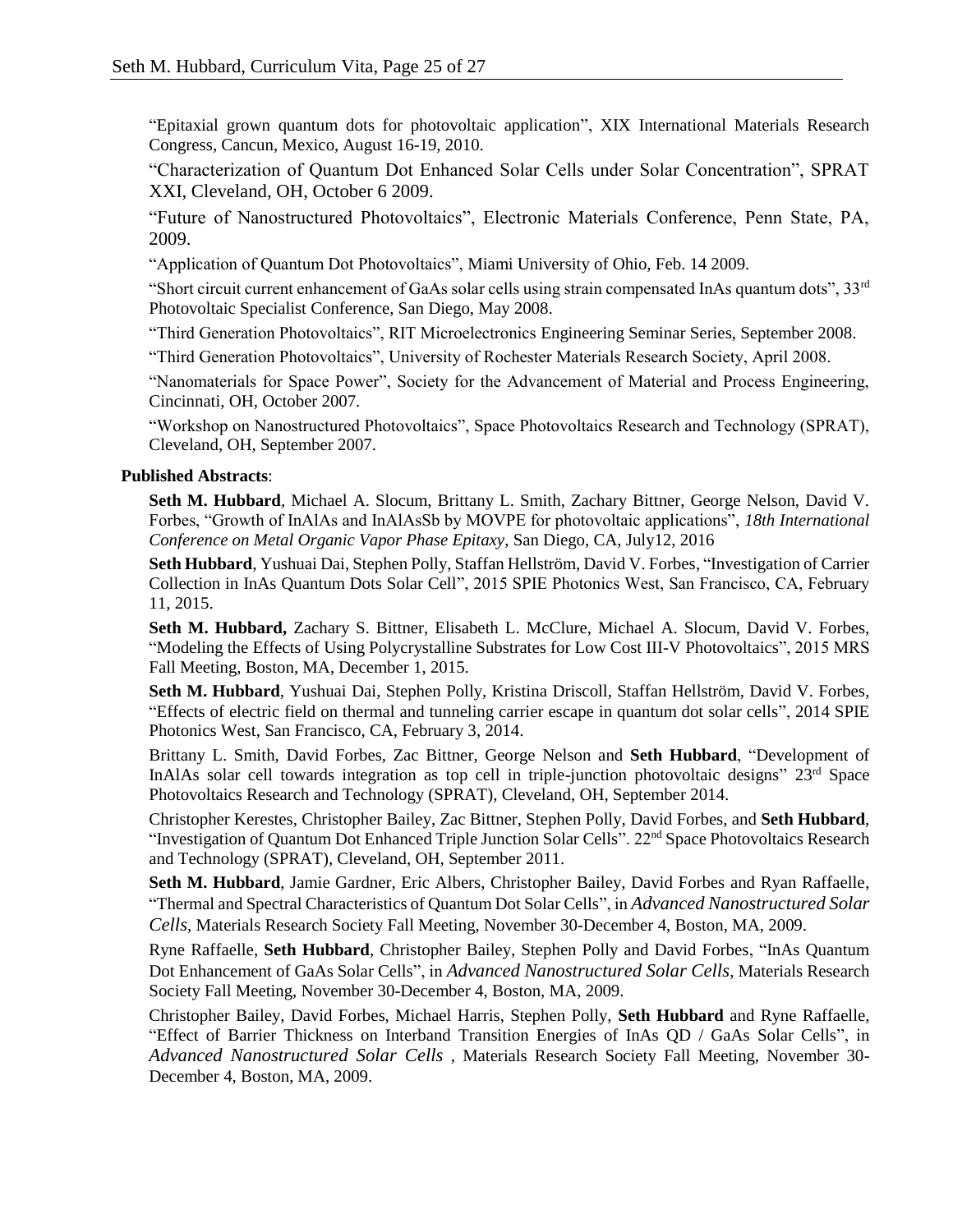Stephen J. Polly, Christopher G. Bailey, Michael L. Harris, David V. Forbes, Ryne P. Raffaelle and **Seth M. Hubbard**, "Reduction of Power Loss Mechanisms in InAs/GaAs QD Concentrator Solar Cell Grid Design", in *Advanced Nanostructured Solar Cells* , Materials Research Society Fall Meeting, November 30-December 4, Boston, MA, 2009.

Ryne Raffaelle, **Seth Hubbard**, Chris Bailey, Stephen Polly and Cory Cress, "Quantum Dot Spectral Tuning of Multijunction III-V Solar Cells", in *Next-Generation and Nano-Architectured Photovoltaics,* Materials Research Society Fall Meeting, December 1-5, Boston, MA, 2008.

**Seth M Hubbard**, David Forbes, Ryne Raffaelle, Christopher Bailey, Stephen Polly and Cory Cress, "Behavior of Quantum Dot Enhanced Solar Cells under Solar Concentration", in *Next-Generation and Nano-Architectured Photovoltaics,* Materials Research Society Fall Meeting, December 1-5, Boston, MA, 2008.

Ryne Raffaelle, **Seth Hubbard**, Chris Bailey, Stephen Polly and Cory Cress, "Quantum Dot Spectral Tuning of Multijunction III-V Solar Cells", in *Next-Generation and Nano-Architectured Photovoltaics,* Materials Research Society Fall Meeting, December 1-5, Boston, MA, 2008.

C. Bailey, **S. Hubbard**, D. Forbes, C. Cress, S. Polly, R. Raffaelle "Effect of Strain Compensation Thickness and Material on Quantum Dot Enhanced Solar Cell Characteristics", 50<sup>th</sup> Electronic Materials Conference, Santa Barbara, CA, June 2008.

**S. Hubbard**, C. Bailey, C. Cress, S. Bailey, R. Raffaelle, "Strain Balanced Quantum Dot Solar Cell Development", Space Photovoltaics Research and Technology (SPRAT), Cleveland, OH, September 2007.

# **Thesis:**

**S.M. Hubbard**, "Metalorganic Vapor Phase Epitaxy (MOVPE) Growth and Characterization of III-Nitride Heterostructures for Application in Electronic Devices", Ph.D. Thesis, University of Michigan, 2005.

**S.M. Hubbard**, "Effect of Crystal Defects on Minority Carrier Diffusion Length in 6H-SiC Measured Using the Electron Beam Induced Current Method", M.S. Thesis, Case Western Reserve University, 1998.